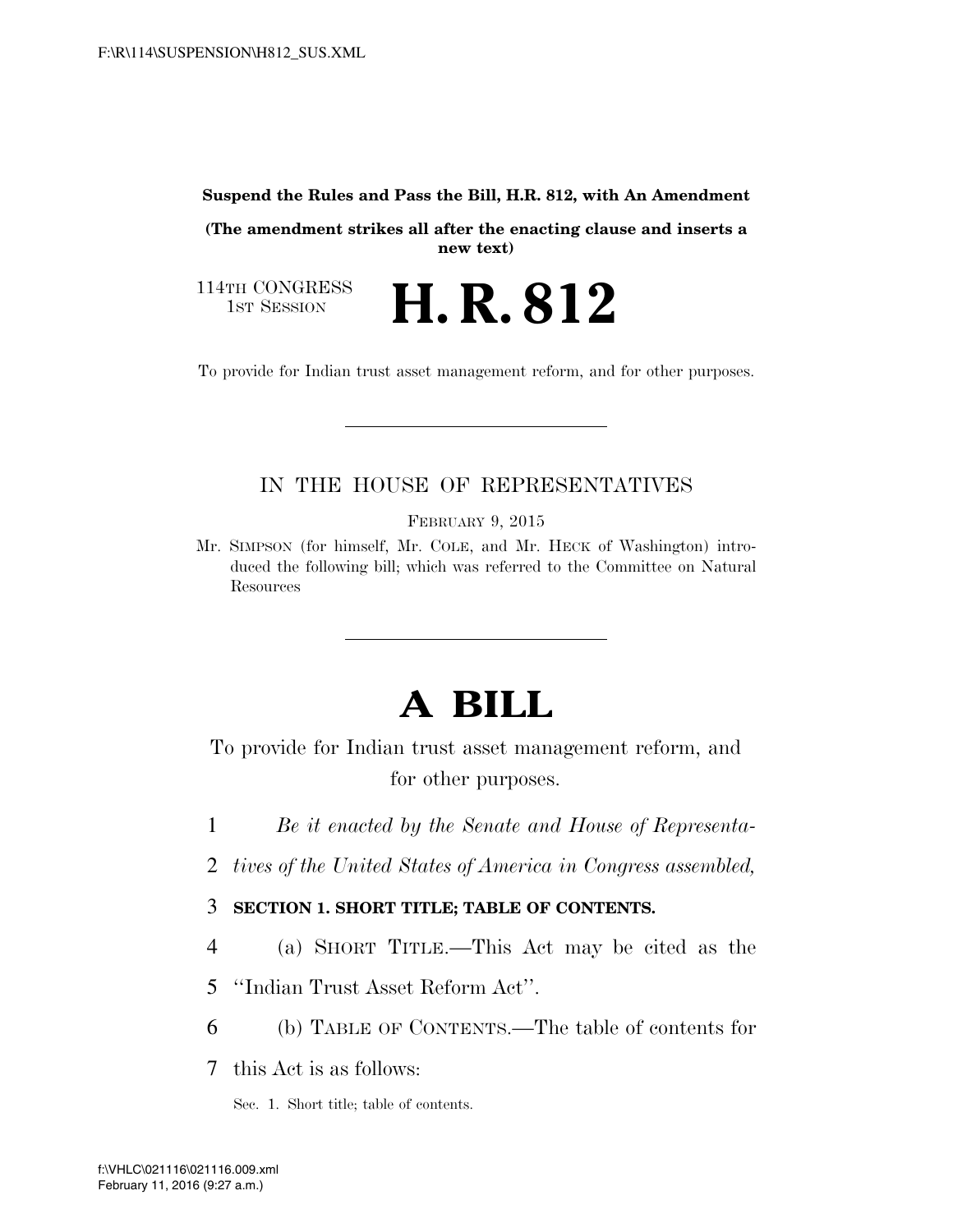#### TITLE I—RECOGNITION OF TRUST RESPONSIBILITY

Sec. 101. Findings.

Sec. 102. Reaffirmation of policy.

### TITLE II—INDIAN TRUST ASSET MANAGEMENT DEMONSTRATION PROJECT

Sec. 201. Short title.

Sec. 202. Definitions.

- Sec. 203. Establishment of demonstration project; selection of participating Indian Tribes.
- Sec. 204. Indian trust asset management plan.
- Sec. 205. Forest land management and surface leasing activities.
- Sec. 206. Effect of title.

#### TITLE III—IMPROVING EFFICIENCY AND STREAMLINING PROCESSES

- Sec. 301. Purpose.
- Sec. 302. Definitions.
- Sec. 303. Under Secretary for Indian Affairs.
- Sec. 304. Office of Special Trustee for American Indians.
- Sec. 305. Appraisals and valuations.

Sec. 306. Cost savings.

# 1 **TITLE I—RECOGNITION OF**  2 **TRUST RESPONSIBILITY**

### 3 **SEC. 101. FINDINGS.**

- 4 Congress finds that—
- 5 (1) there exists a unique relationship between 6 the Government of the United States and the gov-7 ernments of Indian tribes;
- 8 (2) there exists a unique Federal responsibility 9 to Indians;
- 10 (3) through treaties, statutes, and historical re-11 lations with Indian tribes, the United States has un-12 dertaken a unique trust responsibility to protect and 13 support Indian tribes and Indians;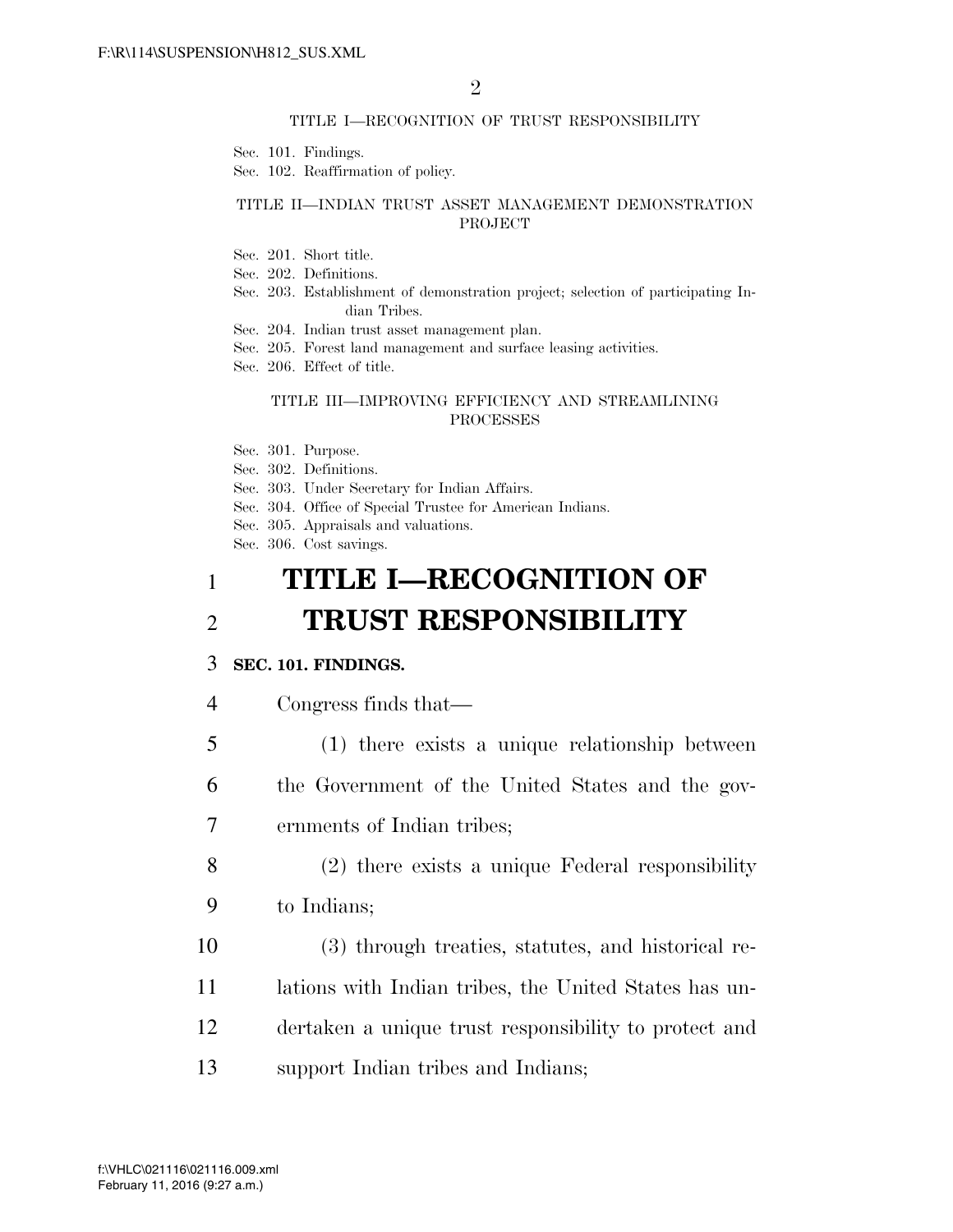(4) the fiduciary responsibilities of the United States to Indians also are founded in part on spe- cific commitments made through written treaties and agreements securing peace, in exchange for which Indians have surrendered claims to vast tracts of land, which provided legal consideration for per- manent, ongoing performance of Federal trust du-ties; and

 (5) the foregoing historic Federal-tribal rela- tions and understandings have benefitted the people of the United States as a whole for centuries and have established enduring and enforceable Federal obligations to which the national honor has been committed.

## **SEC. 102. REAFFIRMATION OF POLICY.**

 Pursuant to the constitutionally vested authority of Congress over Indian affairs, Congress reaffirms that the responsibility of the United States to Indian tribes in- cludes a duty to promote tribal self-determination regard-ing governmental authority and economic development.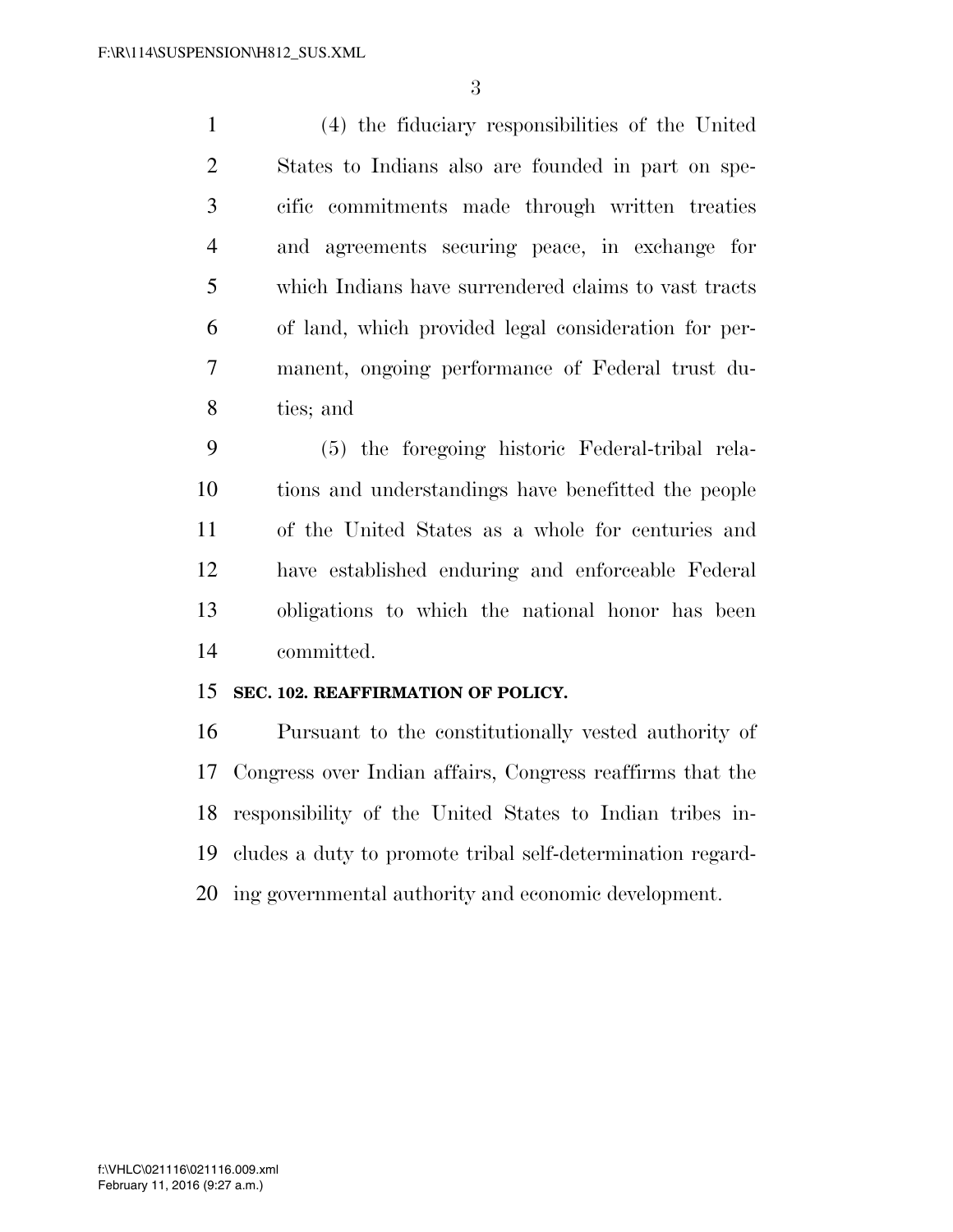# **TITLE II—INDIAN TRUST ASSET MANAGEMENT DEMONSTRA-TION PROJECT**

### **SEC. 201. SHORT TITLE.**

 This title may be cited as the ''Indian Trust Asset Management Demonstration Project Act of 2016''.

### **SEC. 202. DEFINITIONS.**

In this title:

 (1) INDIAN TRIBE.—The term ''Indian tribe'' has the meaning given the term in the Indian Self- Determination and Education Assistance Act (25 U.S.C. 450b).

 (2) PROJECT.—The term ''Project'' means the Indian trust asset management demonstration project established under section 203(a).

 (3) SECRETARY.—The term ''Secretary'' means the Secretary of the Interior.

**SEC. 203. ESTABLISHMENT OF DEMONSTRATION PROJECT;** 

 **SELECTION OF PARTICIPATING INDIAN TRIBES.** 

 (a) IN GENERAL.—The Secretary shall establish and carry out an Indian trust asset management demonstra-tion project, in accordance with this title.

 (b) SELECTION OF PARTICIPATING INDIAN TRIBES.—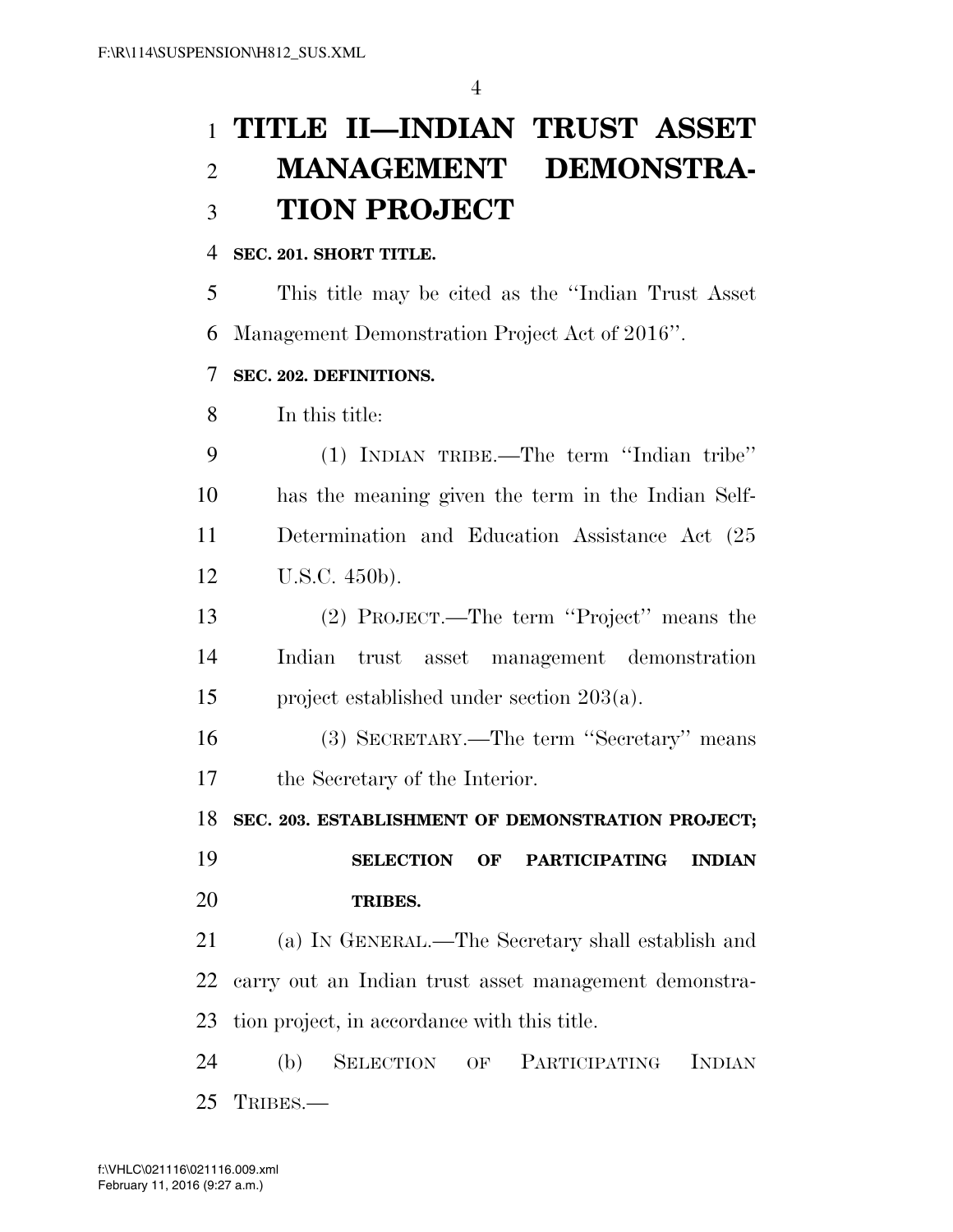| $\mathbf{1}$   | (1) IN GENERAL.—An Indian tribe shall be eli-       |
|----------------|-----------------------------------------------------|
| $\overline{2}$ | gible to participate in the project if—             |
| 3              | (A) the Indian tribe submits to the Sec-            |
| $\overline{4}$ | retary an application under subsection (c); and     |
| 5              | (B) the Secretary approves the application          |
| 6              | of the Indian tribe.                                |
| 7              | $(2)$ NOTICE.—                                      |
| 8              | (A) IN GENERAL.—The Secretary shall                 |
| 9              | provide a written notice to each Indian tribe ap-   |
| 10             | proved to participate in the project.               |
| 11             | (B) CONTENTS.—A notice under subpara-               |
| 12             | graph(A) shall include—                             |
| 13             | (i) a statement that the application of             |
| 14             | the Indian tribe has been approved by the           |
| 15             | Secretary; and                                      |
| 16             | (ii) a requirement that the Indian                  |
| 17             | tribe shall submit to the Secretary a pro-          |
| 18             | posed Indian trust asset management plan            |
| 19             | in accordance with section 204.                     |
| 20             | $(e)$ APPLICATION.—                                 |
| 21             | (1) IN GENERAL.—To be eligible to participate       |
| 22             | in the project, an Indian tribe shall submit to the |
| 23             | Secretary a written application in accordance with  |
| 24             | paragraph (2).                                      |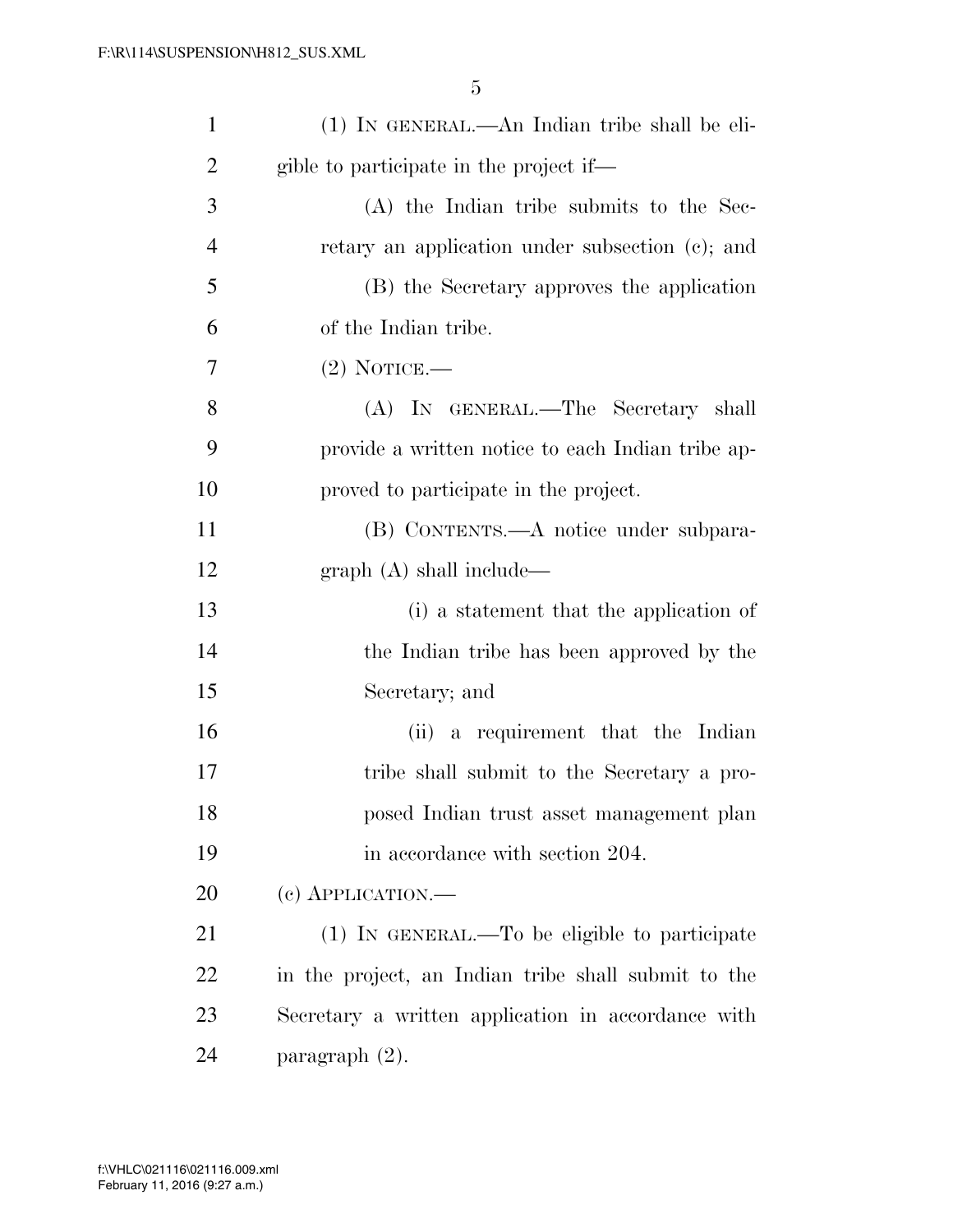| $\mathbf{1}$   | (2) REQUIREMENTS.—The Secretary shall con-              |
|----------------|---------------------------------------------------------|
| $\overline{2}$ | sider an application under this subsection only if the  |
| 3              | application—                                            |
| $\overline{4}$ | $(A)$ includes a copy of a resolution or other          |
| 5              | appropriate action by the governing body of the         |
| 6              | Indian tribe, as determined by the Secretary, in        |
| 7              | support of or authorizing the application;              |
| 8              | (B) is received by the Secretary after the              |
| 9              | date of enactment of this Act; and                      |
| 10             | (C) states that the Indian tribe is request-            |
| 11             | ing to participate in the project.                      |
| 12             | (d) DURATION.—The project—                              |
| 13             | $(1)$ shall remain in effect for a period of 10         |
| 14             | years after the date of enactment of this Act; but      |
| 15             | $(2)$ may be extended at the discretion of the          |
| 16             | Secretary.                                              |
| 17             | SEC. 204. INDIAN TRUST ASSET MANAGEMENT PLAN.           |
| 18             | (a) PROPOSED PLAN.—                                     |
| 19             | (1) SUBMISSION.—After the date on which an              |
| 20             | Indian tribe receives a notice from the Secretary       |
| 21             | under section $203(b)(2)$ , the Indian tribe shall sub- |
| 22             | mit to the Secretary a proposed Indian trust asset      |
| 23             | management plan in accordance with paragraph (2).       |
| 24             | (2) CONTENTS.—A proposed Indian trust asset             |
| 25             | management plan shall include provisions that—          |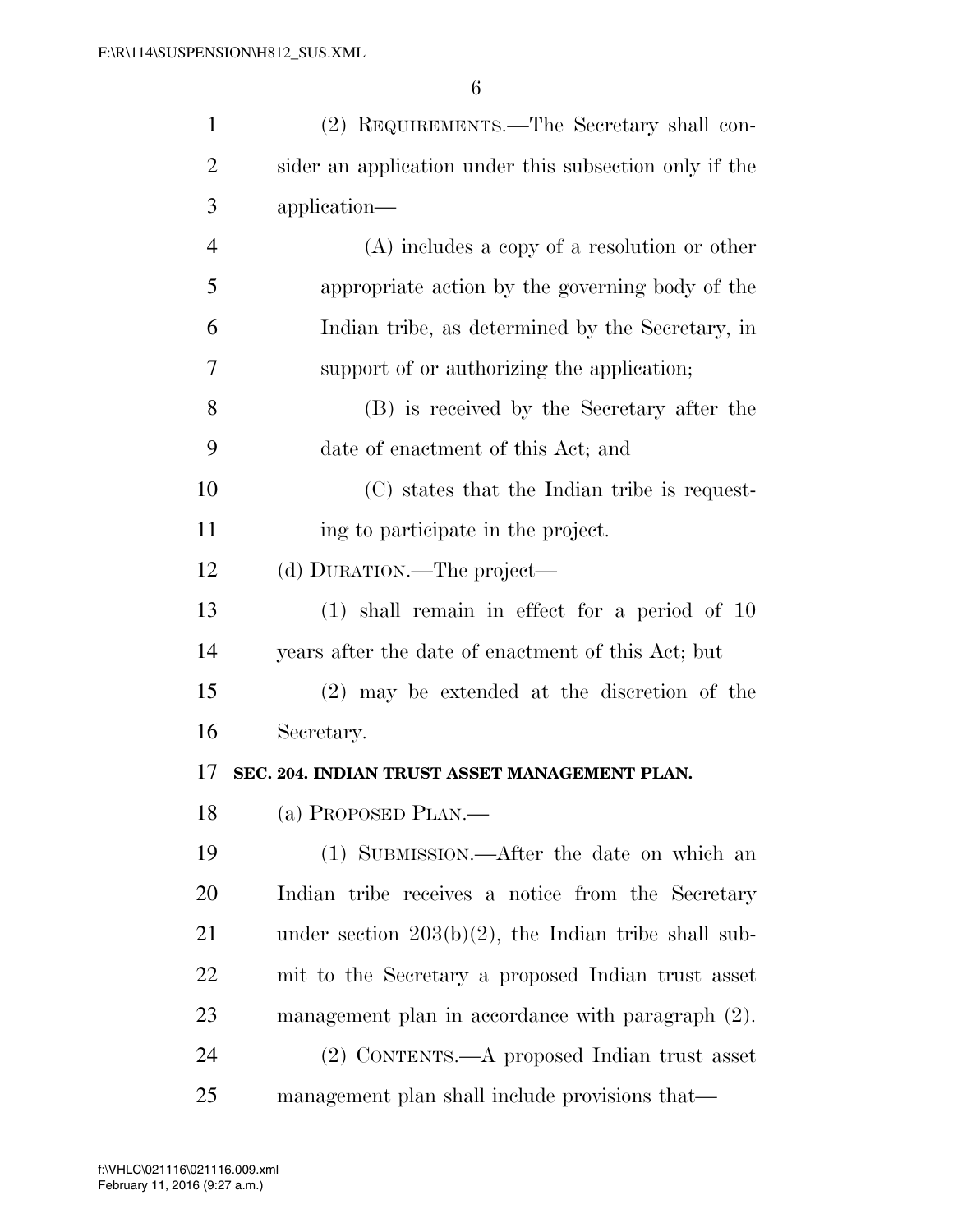(A) identify the trust assets that will be 2 subject to the plan;

 (B) establish trust asset management ob- jectives and priorities for Indian trust assets that are located within the reservation, or oth- erwise subject to the jurisdiction, of the Indian tribe;

 (C) allocate trust asset management fund- ing that is available for the Indian trust assets subject to the plan in order to meet the trust asset management objectives and priorities;

 (D) if the Indian tribe has contracted or compacted functions or activities under the In- dian Self-Determination and Education Assist- ance Act (25 U.S.C. 450 et seq.) relating to the management of trust assets—

 (i) identify the functions or activities that are being or will be performed by the Indian tribe under the contracts, compacts, or other agreements under that Act, which may include any of the surface leasing or forest land management activities author- ized by the proposed plan pursuant to sec-tion  $205(b)$ ; and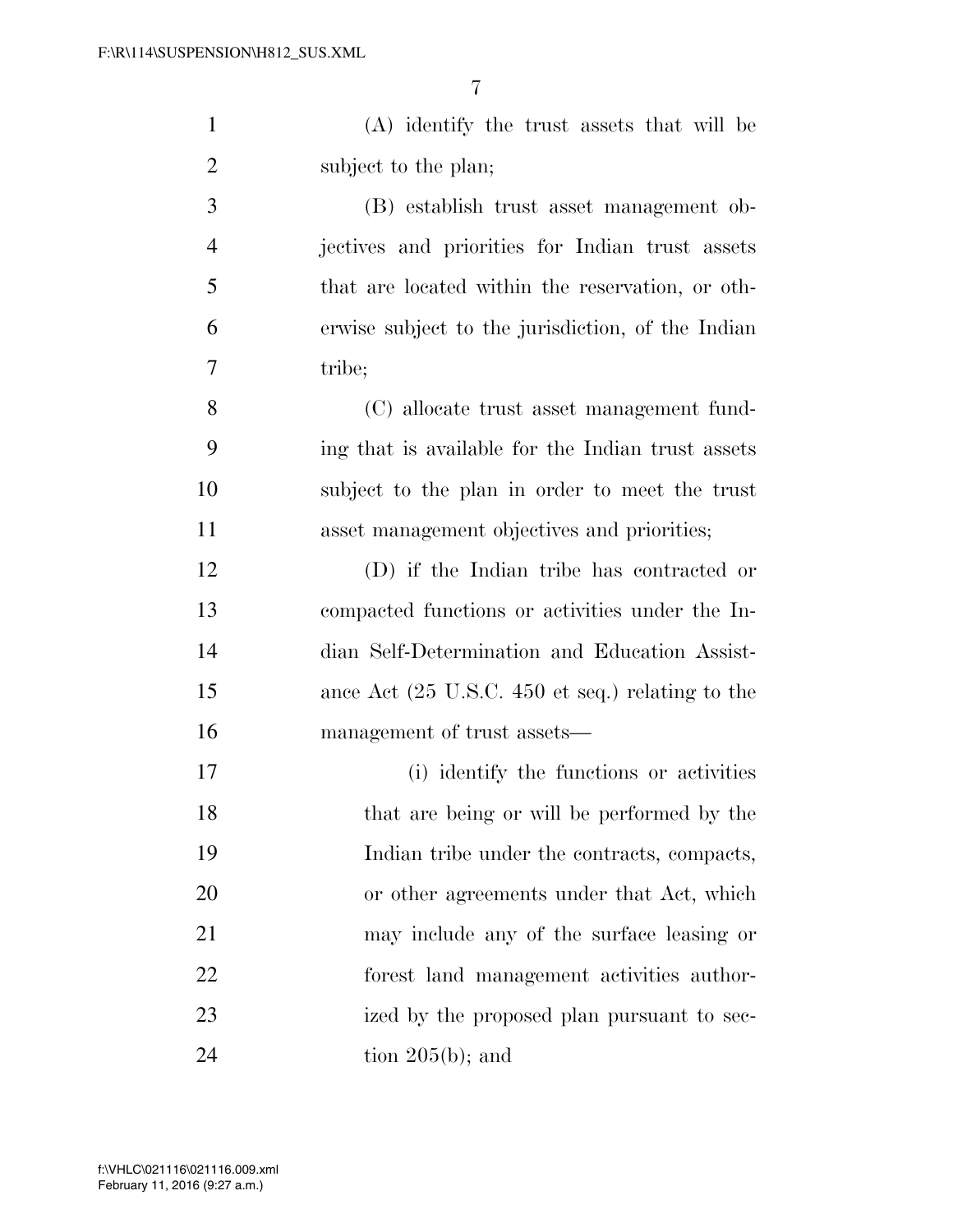| $\mathbf{1}$   | (ii) describe the practices and proce-                |
|----------------|-------------------------------------------------------|
| $\overline{c}$ | dures that the Indian tribe will follow;              |
| 3              | (E) establish procedures for nonbinding               |
| $\overline{4}$ | mediation or resolution of any dispute between        |
| 5              | the Indian tribe and the United States relating       |
| 6              | to the trust asset management plan;                   |
| 7              | (F) include a process for the Indian tribe            |
| 8              | and the Federal agencies affected by the trust        |
| 9              | asset management plan to conduct evaluations          |
| 10             | to ensure that trust assets are being managed         |
| 11             | in accordance with the plan; and                      |
| 12             | (G) identify any Federal regulations that             |
| 13             | will be superseded by the plan.                       |
| 14             | TECHNICAL ASSISTANCE AND INFORMA-<br><b>(3)</b>       |
| 15             | TION.—On receipt of a written request from an In-     |
| 16             | dian tribe, the Secretary shall provide to the Indian |
| 17             | tribe any technical assistance and information, in-   |
| 18             | cluding budgetary information, that the Indian tribe  |
| 19             | determines to be necessary for preparation of a pro-  |
| 20             | posed plan.                                           |
| 21             | (b) APPROVAL AND DISAPPROVAL OF PROPOSED              |
|                | 22 PLANS.—                                            |
| 23             | $(1)$ APPROVAL.—                                      |
| 24             | $(A)$ In GENERAL.—Not later than 120                  |
| 25             | days after the date on which an Indian tribe          |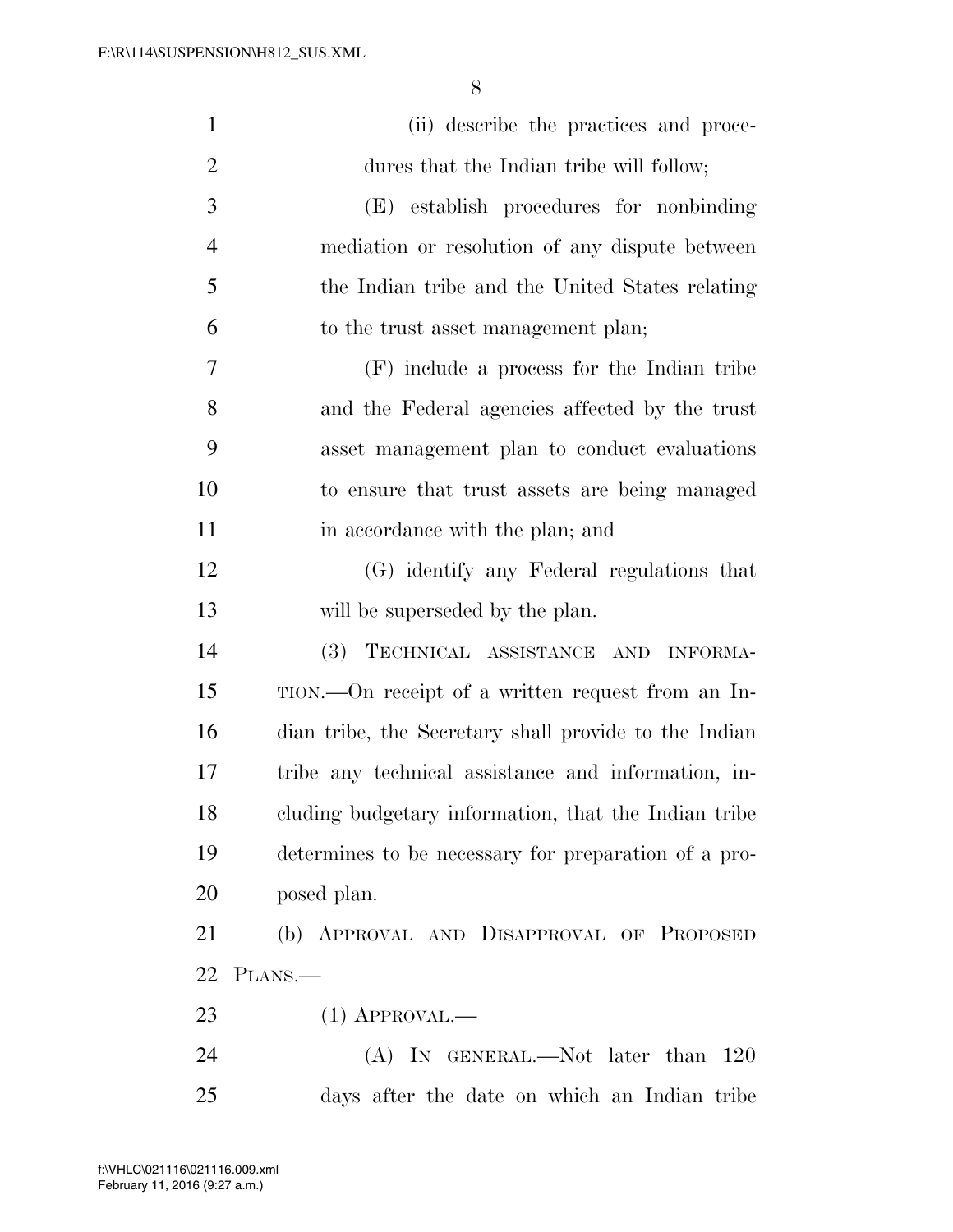| $\mathbf{1}$   | submits a proposed Indian trust asset manage-    |
|----------------|--------------------------------------------------|
| $\overline{2}$ | ment plan under subsection (a), the Secretary    |
| 3              | shall approve or disapprove the proposed plan.   |
| $\overline{4}$ | (B) REQUIREMENTS FOR DISAPPROVAL.—               |
| 5              | The Secretary shall approve a proposed plan      |
| 6              | unless the Secretary determines that—            |
| 7              | (i) the proposed plan fails to address           |
| 8              | a requirement under subsection $(a)(2)$ ;        |
| 9              | (ii) the proposed plan includes 1 or             |
| 10             | more provisions that are inconsistent with       |
| 11             | subsection $(c)$ ; or                            |
| 12             | (iii) the cost of implementing the pro-          |
| 13             | posed plan exceeds the amount of funding         |
| 14             | available for the management of trust as-        |
| 15             | sets that would be subject to the proposed       |
| 16             | plan.                                            |
| 17             | (2) ACTION ON DISAPPROVAL.—                      |
| 18             | (A) NOTICE.—If the Secretary disapproves         |
| 19             | a proposed plan under paragraph $(1)(B)$ , the   |
| 20             | Secretary shall provide to the Indian tribe a    |
| 21             | written notice of the disapproval, including any |
| 22             | reason why the proposed plan was disapproved.    |
| 23             | (B) ACTION BY TRIBES.—If a proposed              |
| 24             | plan is disapproved under paragraph $(1)(B)$ ,   |
| 25             | the Indian tribe may resubmit an amended pro-    |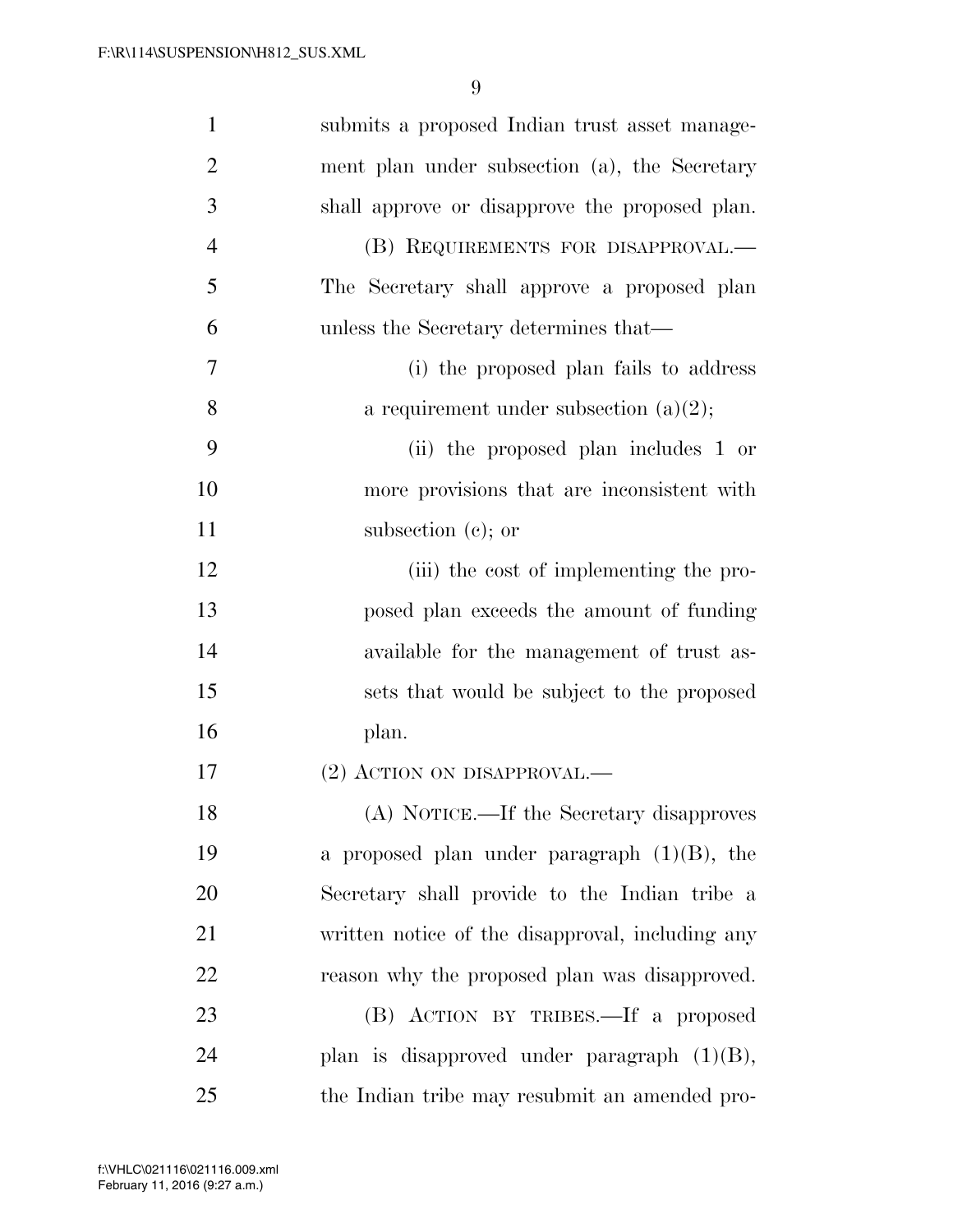| $\mathbf{1}$   | posed plan by not later than 90 days after the               |
|----------------|--------------------------------------------------------------|
| $\overline{2}$ | date on which the Indian tribe receives the no-              |
| 3              | tice under subparagraph $(A)$ .                              |
| $\overline{4}$ | (3) FAILURE TO APPROVE OR DISAPPROVE.-If                     |
| 5              | the Secretary fails to approve or disapprove a pro-          |
| 6              | posed plan in accordance with paragraph (1), the             |
| 7              | plan shall be considered to be approved.                     |
| 8              | (4) JUDICIAL REVIEW.—An Indian tribe may                     |
| 9              | seek judicial review of a determination of the Sec-          |
| 10             | retary under this subsection in accordance with sub-         |
| 11             | chapter II of chapter 5, and chapter 7, of title 5,          |
| 12             | United States Code (commonly known as the "Ad-               |
| 13             | ministrative Procedure Act"), if—                            |
| 14             | (A) the Secretary disapproves the proposed                   |
| 15             | plan of the Indian tribe under paragraph $(1)$ ;             |
| 16             | and                                                          |
| 17             | (B) the Indian tribe has exhausted all                       |
| 18             | other administrative remedies available to the               |
| 19             | Indian tribe.                                                |
| 20             | (c) APPLICABLE LAWS.—Subject to section 205, an              |
| 21             | Indian trust asset management plan, and any activity car-    |
| 22             | ried out under the plan, shall not be approved unless the    |
| 23             | proposed plan is consistent with any treaties, statutes, and |
| 24             | Executive orders that are applicable to the trust assets,    |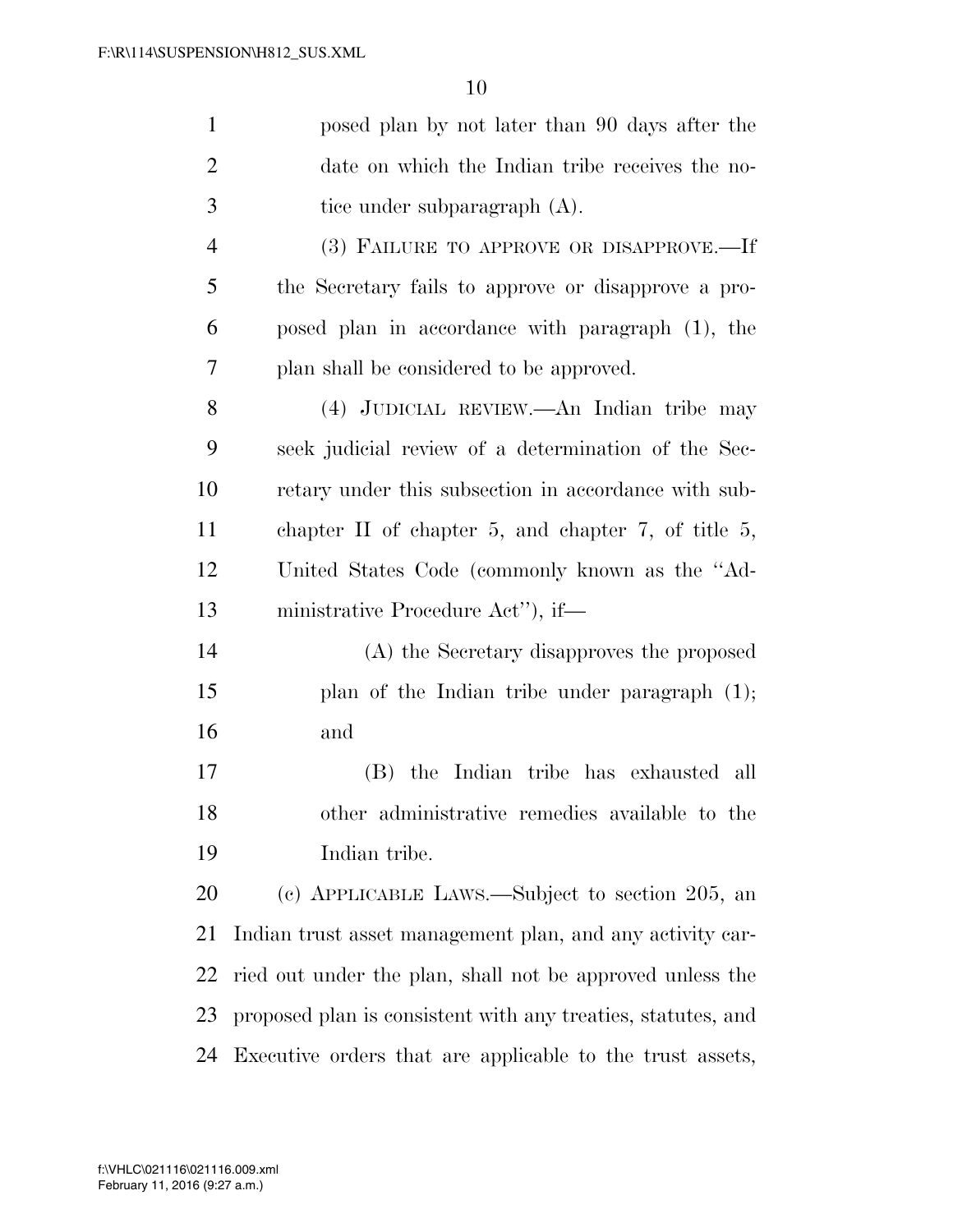or the management of the trust assets, identified in the plan.

- (d) TERMINATION OF PLAN.—
- (1) IN GENERAL.—An Indian tribe may termi- nate an Indian trust asset management plan on any date after the date on which a proposed Indian trust asset management plan is approved by providing to the Secretary—
- (A) a notice of the intent of the Indian 10 tribe to terminate the plan; and

 (B) a resolution of the governing body of the Indian tribe authorizing the termination of the plan.

 (2) EFFECTIVE DATE.—A termination of an In- dian trust asset management plan under paragraph (1) takes effect on October 1 of the first fiscal year following the date on which a notice is provided to 18 the Secretary under paragraph  $(1)(A)$ .

 **SEC. 205. FOREST LAND MANAGEMENT AND SURFACE LEASING ACTIVITIES.** 

(a) DEFINITIONS.—In this section:

22 (1) FOREST LAND MANAGEMENT ACTIVITY.— The term ''forest land management activity'' means any activity described in section 304(4) of the Na-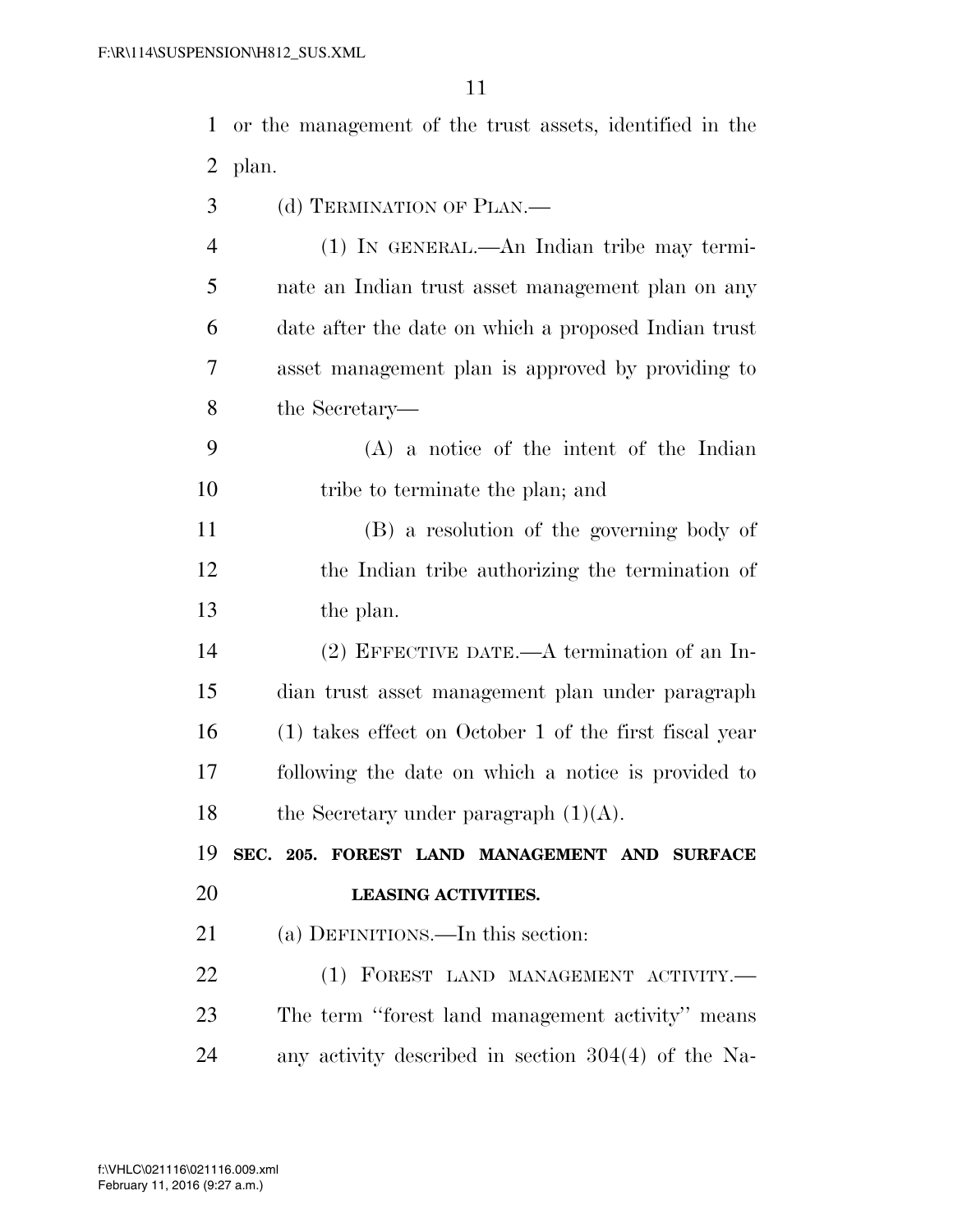| $\mathbf{1}$   | tional Indian Forest Resources Management Act (25)         |
|----------------|------------------------------------------------------------|
| $\overline{2}$ | U.S.C. $3103(4)$ ).                                        |
| 3              | (2) INTERESTED PARTY.—The term "interested                 |
| $\overline{4}$ | party" means an Indian or non-Indian individual,           |
| 5              | entity, or government the interests of which could be      |
| 6              | adversely affected by a tribal trust land leasing deci-    |
| 7              | sion made by an applicable Indian tribe.                   |
| 8              | SURFACE LEASING TRANSACTION.—The<br><b>(3)</b>             |
| 9              | term "surface leasing transaction" means a residen-        |
| 10             | tial, business, agricultural, or wind or solar resource    |
| 11             | lease of land the title to which is held—                  |
| 12             | (A) in trust by the United States for the                  |
| 13             | benefit of an Indian tribe; or                             |
| 14             | (B) in fee by an Indian tribe, subject to re-              |
| 15             | strictions against alienation under Federal law.           |
| 16             | (b) APPROVAL BY SECRETARY.—The Secretary may               |
| 17             | approve an Indian trust asset management plan that in-     |
| 18             | cludes a provision authorizing the Indian tribe to enter   |
| 19             | into, approve, and carry out a surface leasing transaction |
| 20             | or forest land management activity without approval of     |
| 21             | the Secretary, regardless of whether the surface leasing   |
| 22             | transaction or forest land management activity would re-   |
| 23             | quire such an approval under otherwise applicable law (in- |
|                |                                                            |

cluding regulations), if—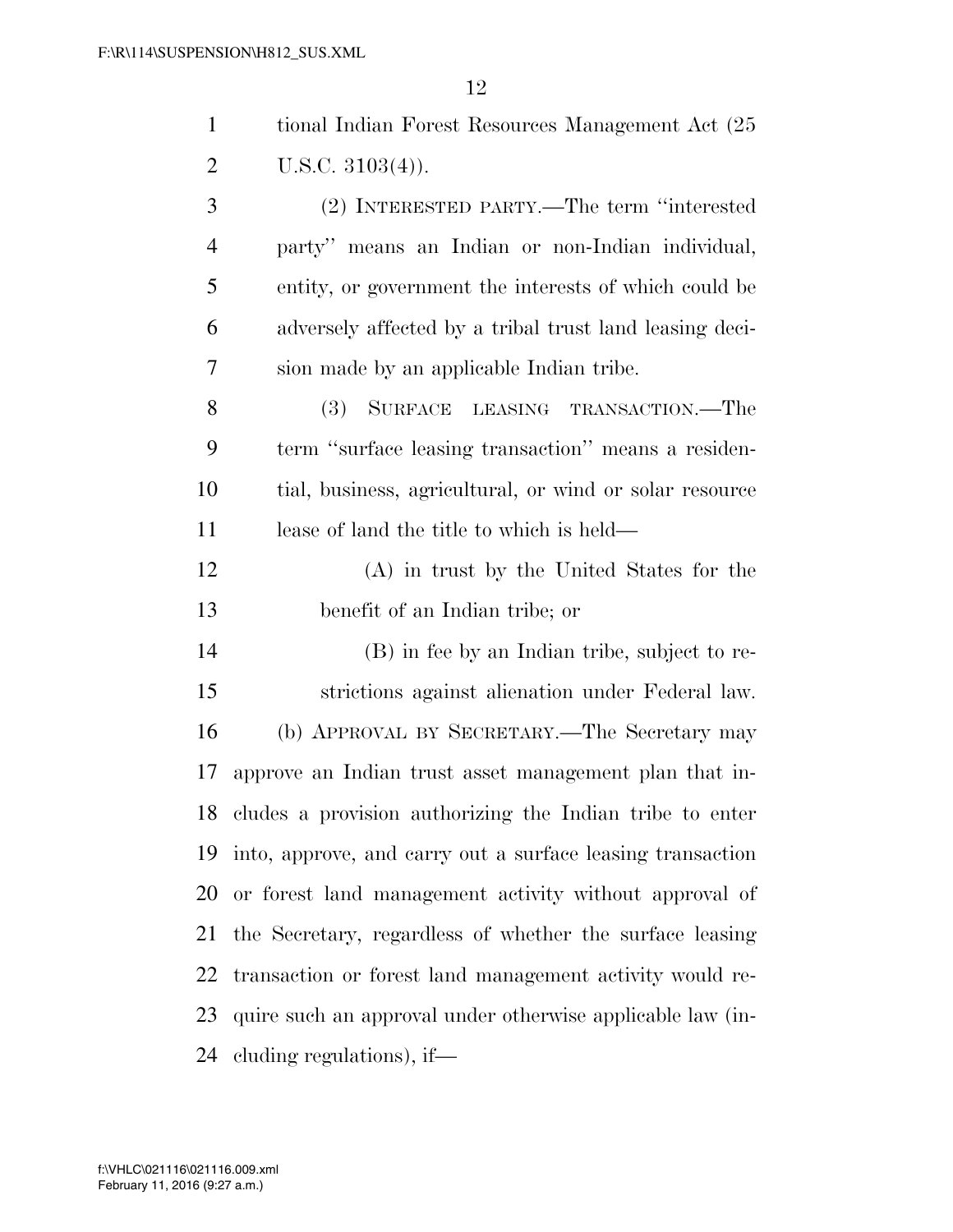| $\mathbf{1}$   | (1) the resolution or other action of the gov-         |
|----------------|--------------------------------------------------------|
| $\overline{2}$ | erning body of the Indian tribe referred to in section |
| 3              | $203(c)(2)(A)$ expressly authorizes the inclusion of   |
| $\overline{4}$ | the provision in the Indian trust asset management     |
| 5              | plan; and                                              |
| 6              | $(2)$ the Indian tribe has adopted regulations ex-     |
| 7              | pressly incorporated by reference into the Indian      |
| 8              | trust asset management plan that—                      |
| 9              | (A) with respect to a surface leasing trans-           |
| 10             | action—                                                |
| 11             | (i) have been approved by the Sec-                     |
| 12             | retary pursuant to subsection $(h)(4)$ of the          |
| 13             | first section of the Act of August 9, 1955             |
| 14             | $(25 \text{ U.S.C. } 415(h)(4));$ or                   |
| 15             | (ii) have not yet been approved by the                 |
| 16             | Secretary in accordance with clause (i), but           |
| 17             | that the Secretary determines at or prior              |
| 18             | to the time of approval under this para-               |
| 19             | graph meet the requirements of subsection              |
| 20             | $(h)(3)$ of the first section of that Act $(25)$       |
| 21             | U.S.C. $415(h)(3)$ ; or                                |
| 22             | (B) with respect to forest land manage-                |
| 23             | ment activities, the Secretary determines—             |
| 24             | (i) are consistent with the regulations                |
| 25             | of the Secretary adopted under the Na-                 |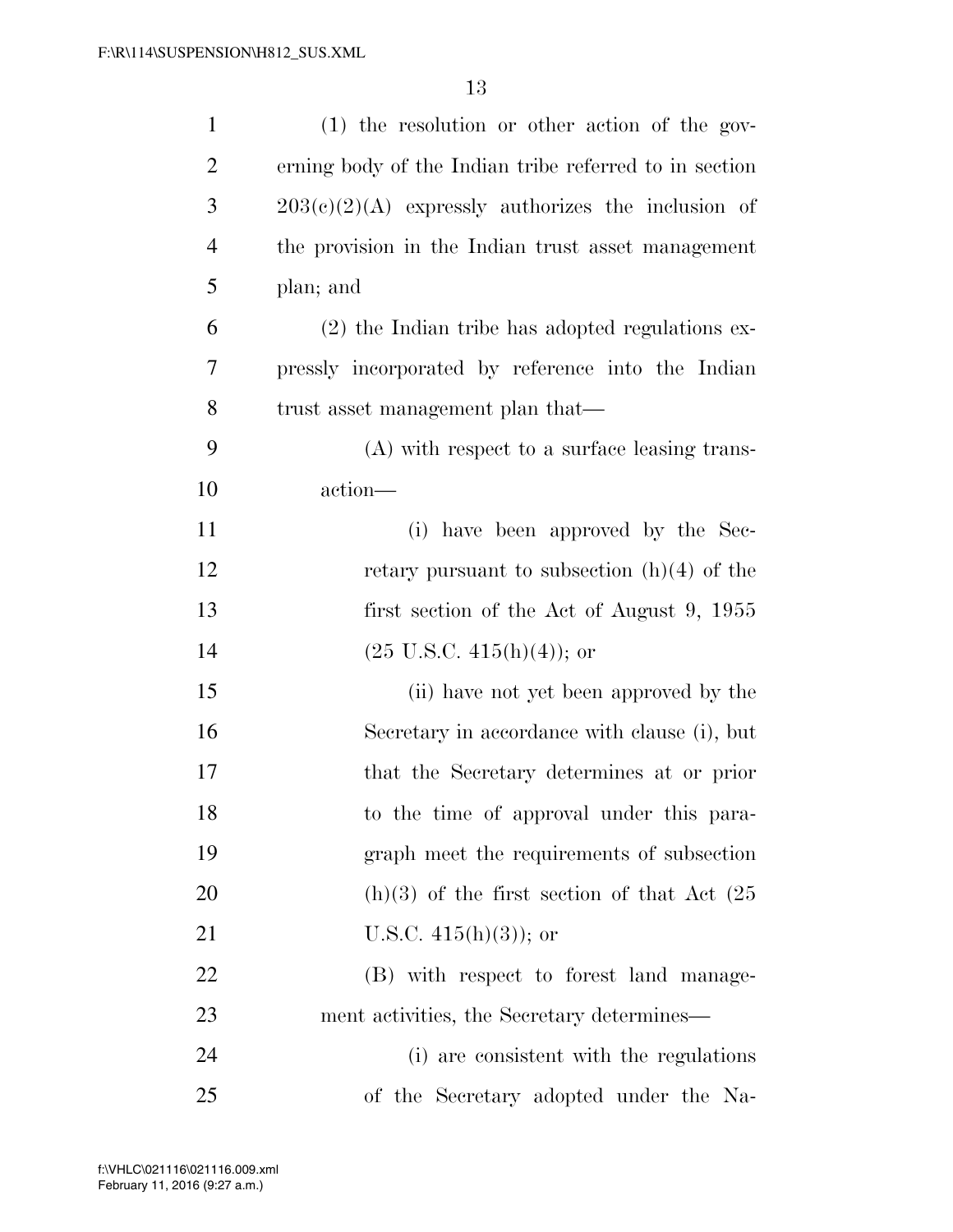| $\mathbf{1}$   | tional Indian Forest Resources Manage-                    |
|----------------|-----------------------------------------------------------|
| $\overline{2}$ | ment Act $(25 \text{ U.S.C. } 3101 \text{ et seq.});$ and |
| 3              | (ii) provide for an environmental re-                     |
| $\overline{4}$ | view process that includes—                               |
| 5              | (I) the identification and evalua-                        |
| 6              | tion of any significant effects of the                    |
| $\overline{7}$ | proposed action on the environment;                       |
| 8              | and                                                       |
| 9              | (II) a process consistent with the                        |
| 10             | regulations referred to in clause (i)                     |
| 11             | for ensuring that—                                        |
| 12             | (aa) the public is informed                               |
| 13             | of, and has a reasonable oppor-                           |
| 14             | tunity to comment on, any sig-                            |
| 15             | nificant environmental impacts of                         |
| 16             | the proposed forest land manage-                          |
| 17             | ment activity identified by the In-                       |
| 18             | dian tribe; and                                           |
| 19             | (bb) the Indian tribe pro-                                |
| 20             | vides responses to relevant and                           |
| 21             | substantive public comments on                            |
| 22             | any such impacts before the In-                           |
| 23             | dian tribe approves the forest                            |
| 24             | land management activity.                                 |
| 25             | (c) TYPES OF TRANSACTIONS.—                               |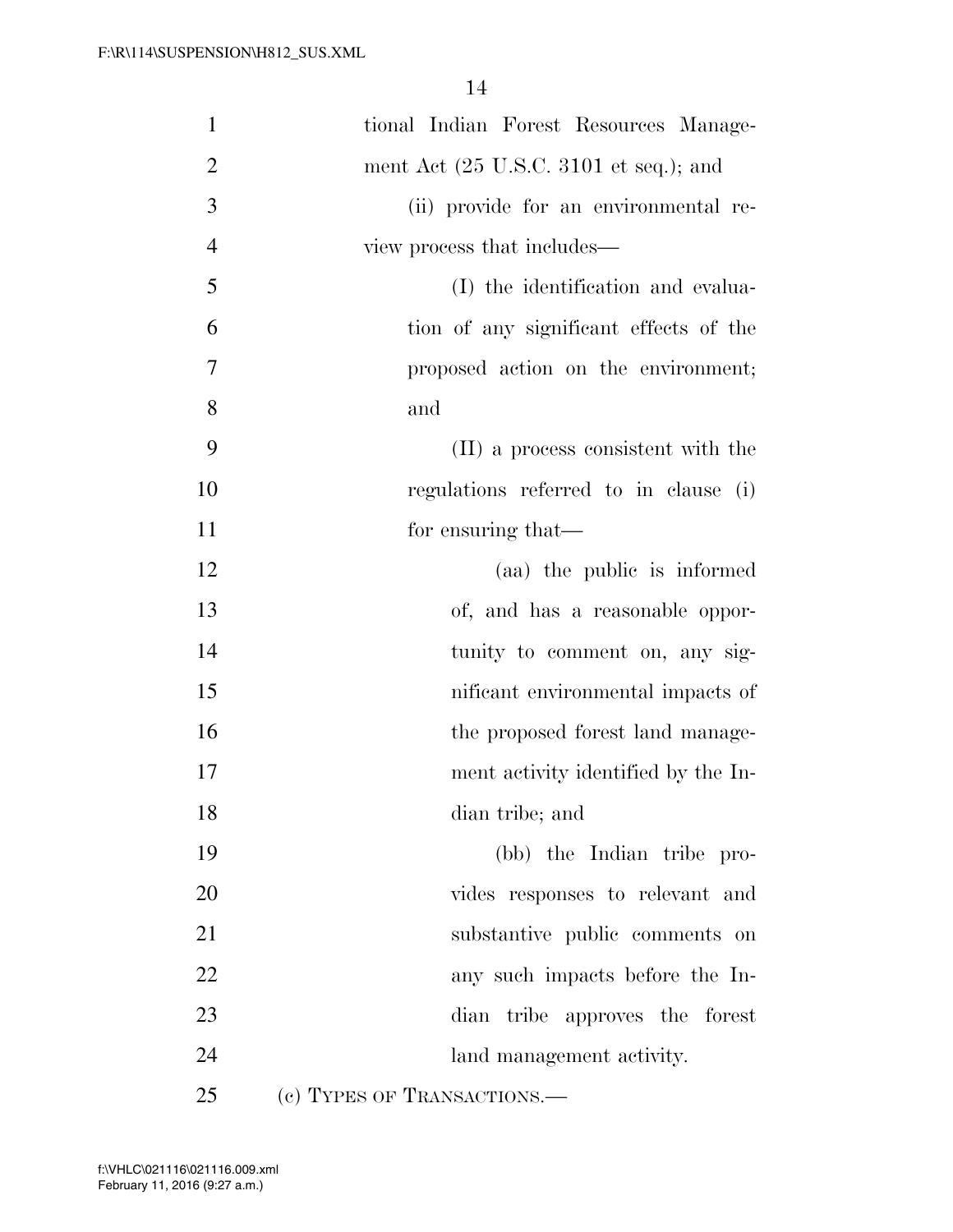(1) IN GENERAL.—At the discretion of the In- dian tribe, an Indian trust asset management plan may authorize the Indian tribe to carry out a sur- face leasing transaction, a forest land management activity, or both.

 (2) SELECTION OF SPECIFIC TRANSACTIONS AND ACTIVITIES.—At the discretion of the Indian tribe, the Indian tribe may include in the integrated resource management plan any 1 or more of the transactions and activities authorized to be included 11 in the plan under subsection (b).

(d) TECHNICAL ASSISTANCE.—

 (1) IN GENERAL.—The Secretary may provide technical assistance, on request of an Indian tribe, for development of a regulatory environmental re-16 view process required under subsection  $(b)(2)(B)(ii)$ .

 (2) INDIAN SELF-DETERMINATION AND EDU- CATION ASSISTANCE ACT.—The technical assistance to be provided by the Secretary pursuant to para- graph (1) may be made available through contracts, grants, or agreements entered into in accordance with, and made available to entities eligible for, con- tracts, grants, or agreements under the Indian Self- Determination and Education Assistance Act (25 U.S.C. 450 et seq.).

February 11, 2016 (9:27 a.m.) f:\VHLC\021116\021116.009.xml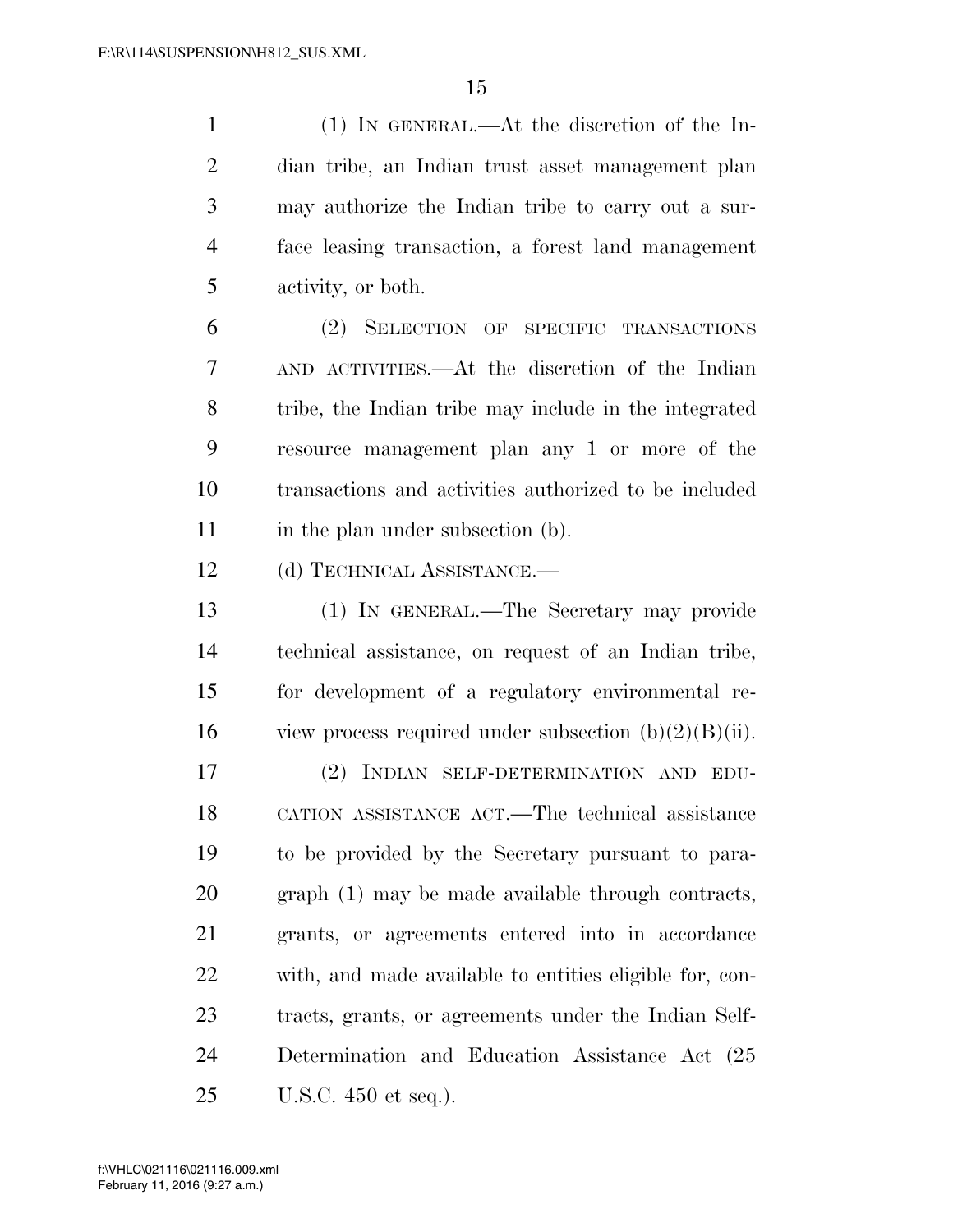(e) FEDERAL ENVIRONMENTAL REVIEW.—Notwith- standing subsection (b), if an Indian tribe carries out a project or activity funded by a Federal agency, the Indian tribe shall have the authority to rely on the environmental review process of the applicable Federal agency, rather than any tribal environmental review process under this section.

 (f) DOCUMENTATION.—If an Indian tribe executes a surface leasing transaction or forest land management ac- tivity, pursuant to tribal regulations under subsection (b)(2), the Indian tribe shall provide to the Secretary

 (1) a copy of the surface leasing transaction or forest land management activity documents, includ- ing any amendments to, or renewals of, the applica-ble transaction; and

 (2) in the case of tribal regulations, a surface leasing transaction, or forest land management ac- tivities that allow payments to be made directly to the Indian tribe, documentation of the payments that is sufficient to enable the Secretary to dis- charge the trust responsibility of the United States under subsection (g).

23 (g) TRUST RESPONSIBILITY.—

 (1) IN GENERAL.—The United States shall not be liable for losses sustained—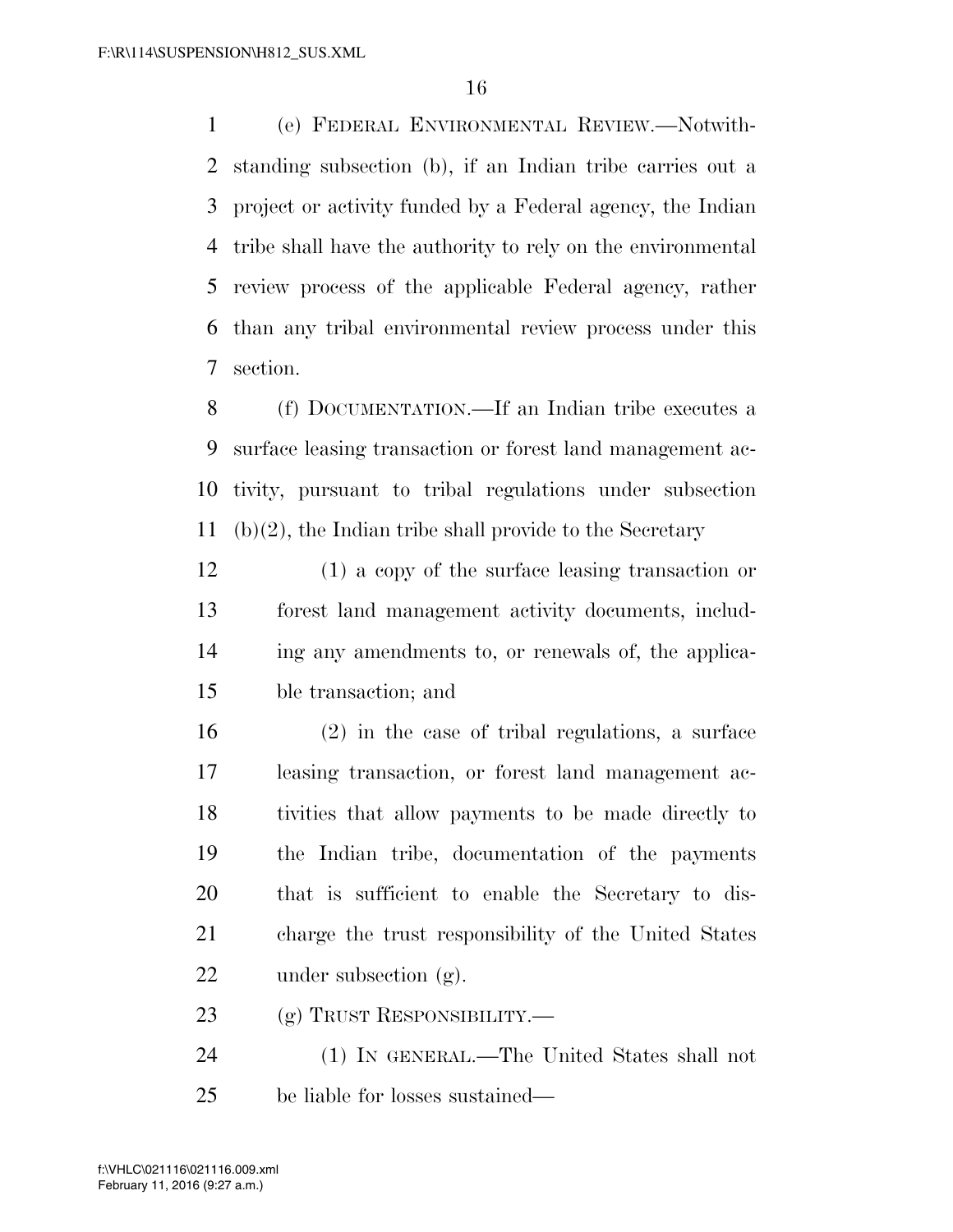(A) by an Indian tribe as a result of the execution of any forest land management activ- ity pursuant to tribal regulations under sub-section (b); or

 (B) by any party to a lease executed pur- suant to tribal regulations under subsection (b). (2) AUTHORITY OF SECRETARY.—Pursuant to the authority of the Secretary to fulfill the trust ob- ligation of the United States to Indian tribes under Federal law (including regulations), the Secretary may, on reasonable notice from the applicable Indian tribe and at the discretion of the Secretary, enforce the provisions of, or cancel, any lease executed by the Indian tribe under this section.

(h) COMPLIANCE.—

 (1) IN GENERAL.—An interested party, after exhausting any applicable tribal remedies, may sub- mit to the Secretary a petition, at such time and in such form as the Secretary determines to be appro- priate, to review the compliance of an applicable In- dian tribe with any tribal regulations approved by 22 the Secretary under this subsection.

 (2) VIOLATIONS.—If the Secretary determines under paragraph (1) that a violation of tribal regula-tions has occurred, the Secretary may take any ac-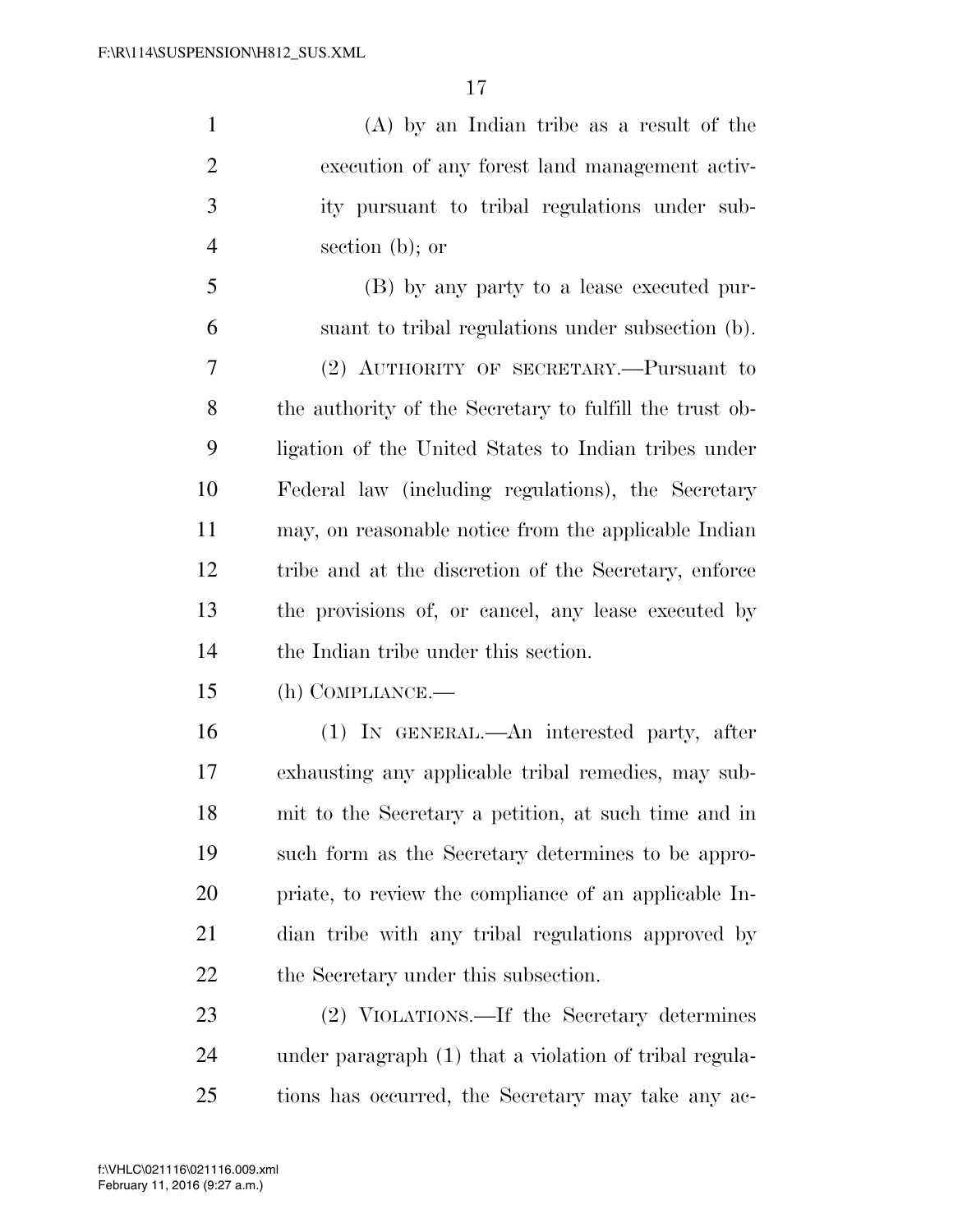| $\mathbf{1}$   | tion the Secretary determines to be necessary to        |
|----------------|---------------------------------------------------------|
| $\overline{2}$ | remedy the violation, including rescinding the ap-      |
| 3              | proval of the tribal regulations and reassuming re-     |
| $\overline{4}$ | sponsibility for the approval of leases of tribal trust |
| 5              | land.                                                   |
| 6              | (3) DOCUMENTATION.—If the Secretary deter-              |
| 7              | mines under paragraph (1) that a violation of tribal    |
| 8              | regulations has occurred and a remedy is necessary,     |
| 9              | the Secretary shall—                                    |
| 10             | (A) make a written determination with re-               |
| 11             | spect to the regulations that have been violated;       |
| 12             | (B) provide to the applicable Indian tribe              |
| 13             | a written notice of the alleged violation, to-          |
| 14             | gether with the written determination; and              |
| 15             | (C) prior to the exercise of any remedy,                |
| 16             | the rescission of the approval of the regulation        |
| 17             | involved, or the reassumption of the trust asset        |
| 18             | transaction approval responsibilities, provide to       |
| 19             | the applicable Indian tribe—                            |
| 20             | (i) a hearing on the record; and                        |
| 21             | (ii) a reasonable opportunity to cure                   |
| 22             | the alleged violation.                                  |
| 23             | SEC. 206. EFFECT OF TITLE.                              |
| 24             | (a) LIABILITY.—Subject to section 205 and this sec-     |

tion, nothing in this title or an Indian trust asset manage-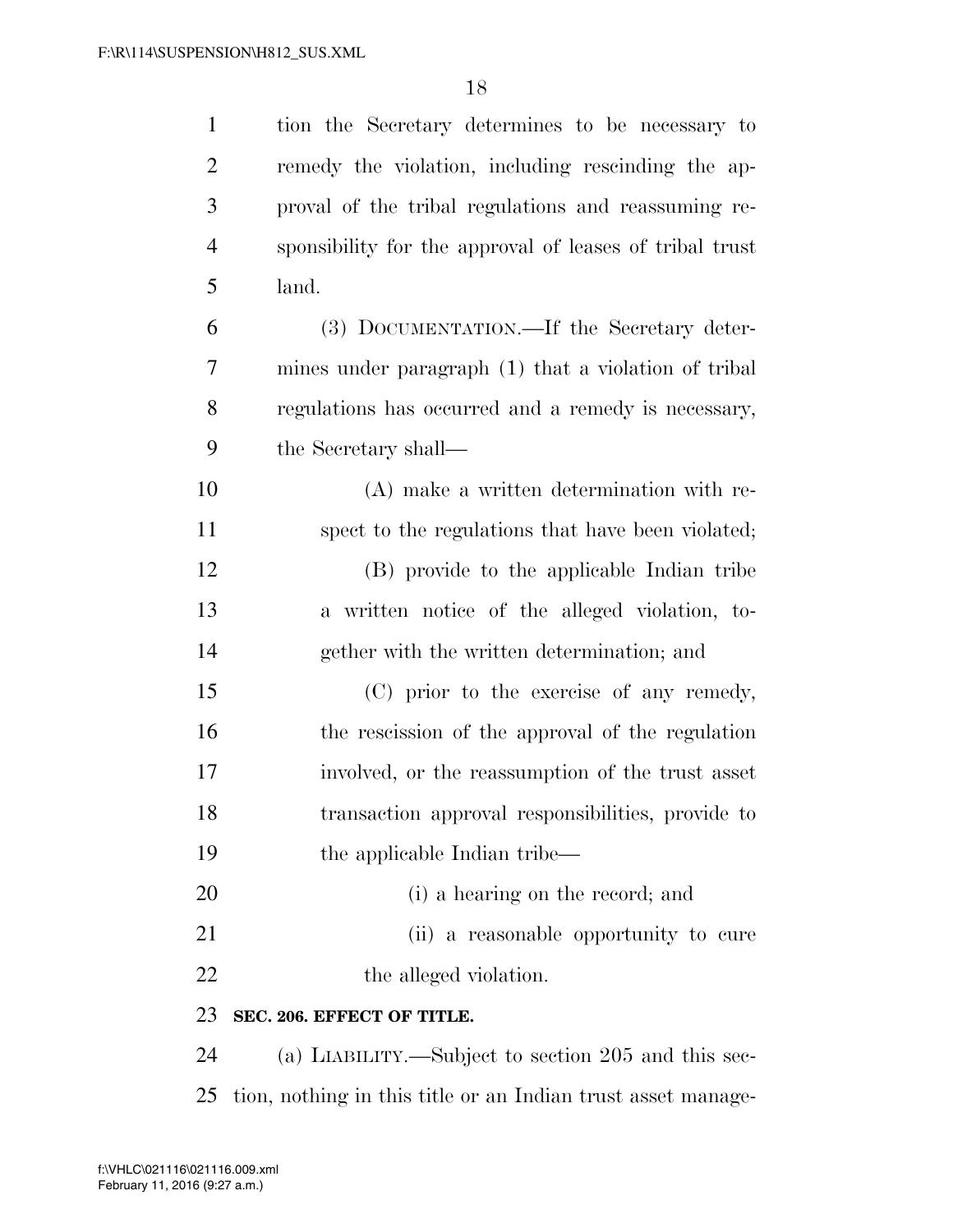ment plan approved under section 204 shall independently diminish, increase, create, or otherwise affect the liability of the United States or an Indian tribe participating in the project for any loss resulting from the management of an Indian trust asset under an Indian trust asset man-agement plan.

 (b) DEVIATION FROM STANDARD PRACTICES.—The United States shall not be liable to any party (including any Indian tribe) for any term of, or any loss resulting from the terms of, an Indian trust asset management plan that provides for management of a trust asset at a less- stringent standard than the Secretary would otherwise re- quire or adhere to in absence of an Indian trust asset management plan.

 (c) EFFECT OF TERMINATION OF PLAN.—Subsection (b) applies to losses resulting from a transaction or activ- ity described in that subsection even if the Indian trust asset management plan is terminated under section 204(d) or rescinded under section 205(h).

20 (d) EFFECT ON OTHER LAWS.—

21 (1) IN GENERAL.—Except as provided in sec- tions 204 and 205 and subsection (e), nothing in this title amends or otherwise affects the application of any treaty, statute, regulation, or Executive order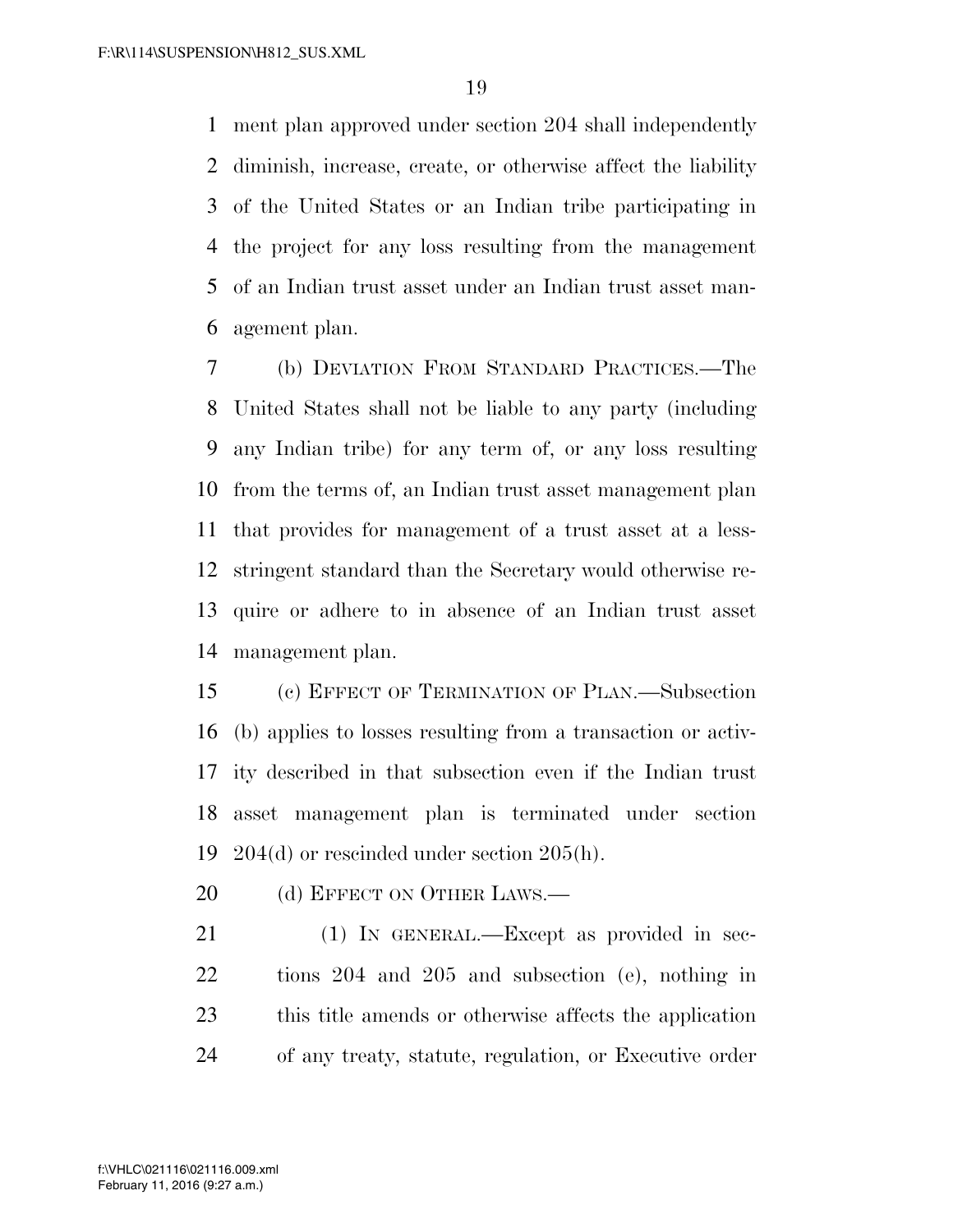that is applicable to Indian trust assets or the man-agement or administration of Indian trust assets.

 (2) INDIAN SELF-DETERMINATION ACT.—Noth- ing in this title limits or otherwise affects the au- thority of an Indian tribe, including an Indian tribe participating in the project, to enter into and carry out a contract, compact, or other agreement under the Indian Self-Determination and Education Assist- ance Act (25 U.S.C. 450 et seq.) (including regula-tions).

 (e) SEPARATE APPROVAL.—An Indian tribe may sub- mit to the Secretary tribal regulations described in section 205(b) governing forest land management activities for re- view and approval under this title if the Indian tribe does not submit or intend to submit an Indian trust asset man-agement plan.

 (f) TRUST RESPONSIBILITY.—Nothing in this title enhances, diminishes, or otherwise affects the trust re- sponsibility of the United States to Indian tribes or indi-vidual Indians.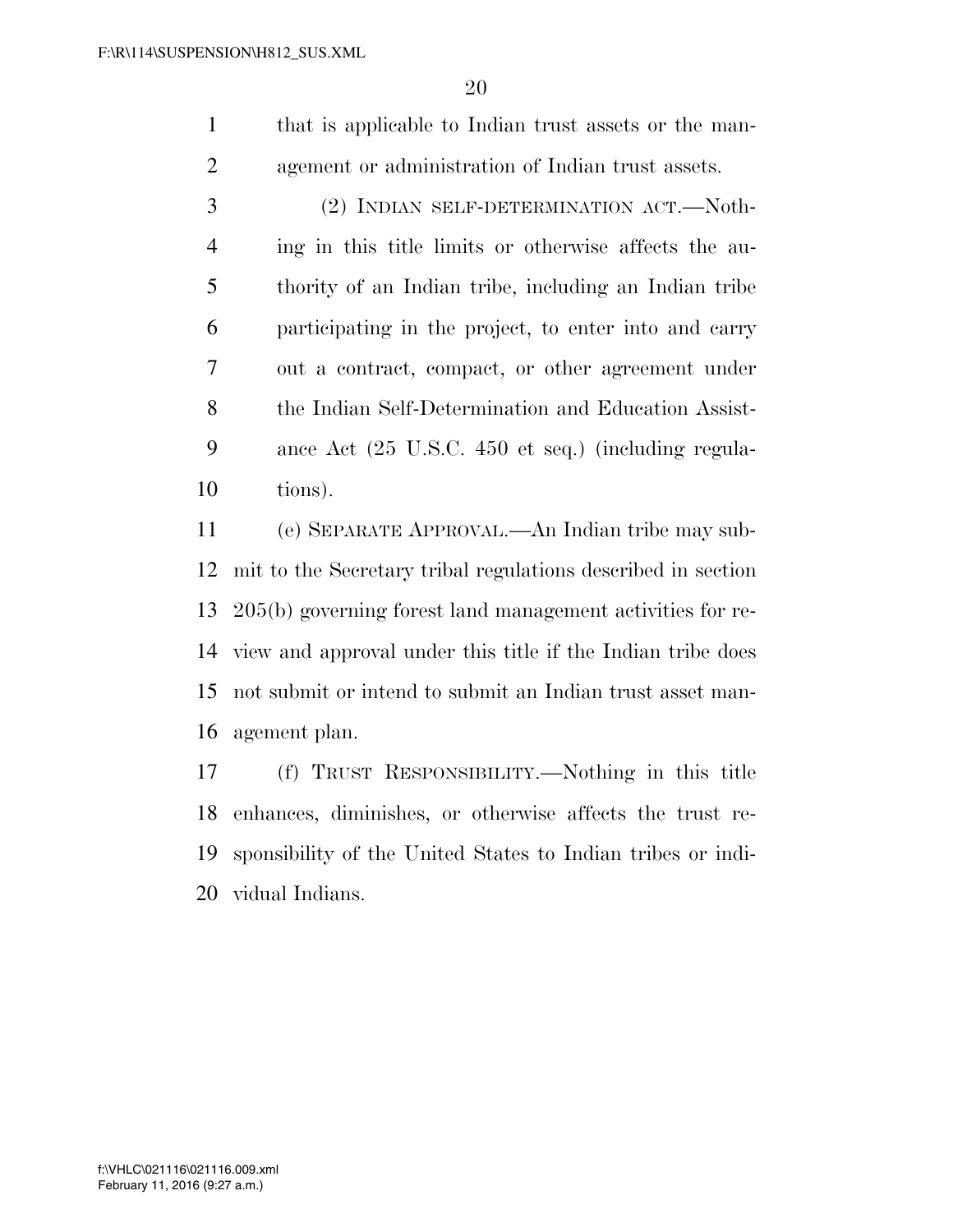# **TITLE III—IMPROVING EFFI- CIENCY AND STREAMLINING PROCESSES**

# **SEC. 301. PURPOSE.**

 The purpose of this title is to ensure a more efficient and streamlined administration of duties of the Secretary of the Interior with respect to providing services and pro- grams to Indians and Indian tribes, including the manage-ment of Indian trust resources.

# **SEC. 302. DEFINITIONS.**

| 11 | In this title:                                            |
|----|-----------------------------------------------------------|
| 12 | (1) BIA.—The term "BIA" means the Bureau                  |
| 13 | of Indian Affairs.                                        |
| 14 | (2) DEPARTMENT.—The term "Department"                     |
| 15 | means the Department of the Interior.                     |
| 16 | (3) SECRETARY.—The term "Secretary" means                 |
| 17 | the Secretary of the Interior.                            |
| 18 | (4) UNDER SECRETARY.—The term "Under                      |
| 19 | Secretary" means the Under Secretary for Indian           |
| 20 | Affairs established under section $303(a)$ .              |
| 21 | SEC. 303. UNDER SECRETARY FOR INDIAN AFFAIRS.             |
| 22 | (a) ESTABLISHMENT OF POSITION.—Notwith-                   |
| 23 | standing any other provision of law, the Secretary may    |
|    | 24 establish in the Department the position of Under Sec- |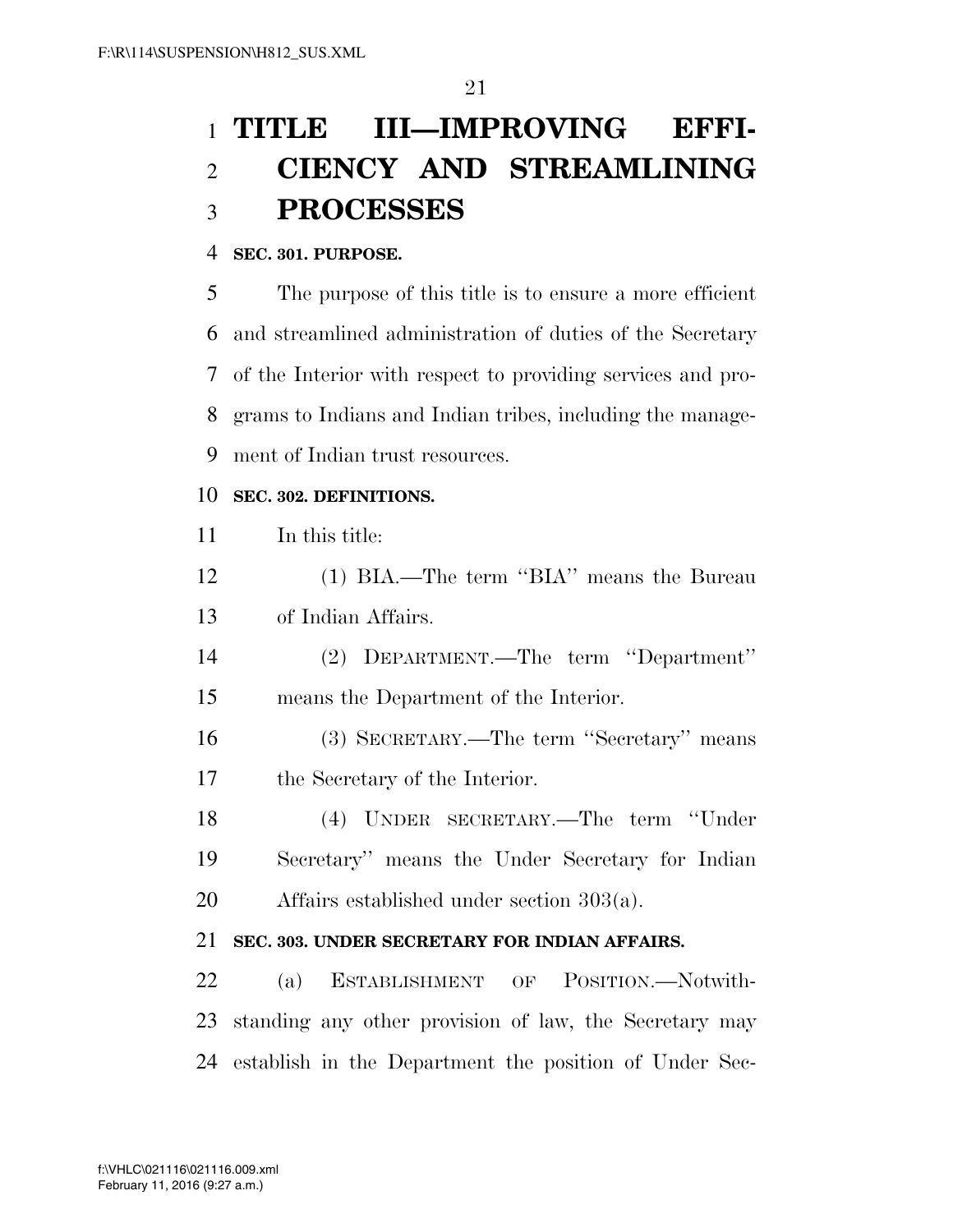retary for Indian Affairs, who shall report directly to the Secretary.

(b) APPOINTMENT.—

 (1) IN GENERAL.—Except as provided in para- graph (2), the Under Secretary shall be appointed by the President, by and with the advice and consent of the Senate.

 (2) EXCEPTION.—The individual serving as the Assistant Secretary for Indian Affairs on the date of enactment of this Act may assume the position of Under Secretary without appointment under para-graph (1), if—

 (A) that individual was appointed as As- sistant Secretary for Indian Affairs by the President, by and with the advice and consent of the Senate; and

 (B) not later than 180 days after the date of enactment of this Act, the Secretary ap-proves the assumption.

 (c) DUTIES.—In addition to any other duties directed by the Secretary, the Under Secretary shall—

 (1) coordinate with the Special Trustee for American Indians to ensure an orderly transition of the functions of the Special Trustee to one or more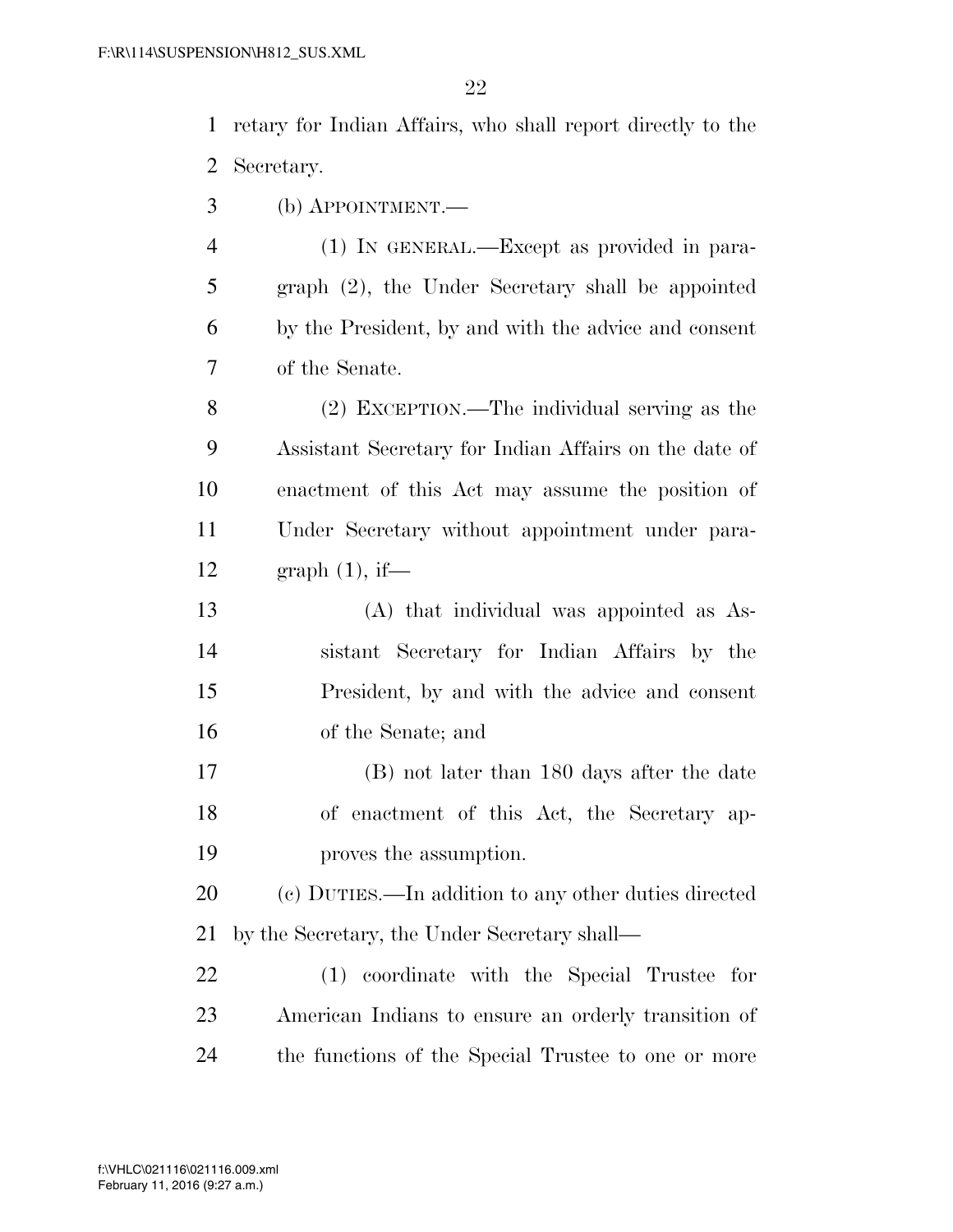| $\mathbf{1}$   | appropriate agencies, offices, or bureaus within the   |
|----------------|--------------------------------------------------------|
| $\overline{2}$ | Department, as determined by the Secretary;            |
| 3              | $(2)$ to the maximum extent practicable, super-        |
| $\overline{4}$ | vise and coordinate activities and policies of the BIA |
| 5              | with activities and policies of—                       |
| 6              | (A) the Bureau of Reclamation;                         |
| 7              | (B) the Bureau of Land Management;                     |
| 8              | (C) the Office of Natural Resources Rev-               |
| 9              | enue;                                                  |
| 10             | (D) the National Park Service; and                     |
| 11             | (E) the United States Fish and Wildlife                |
| 12             | Service; and                                           |
| 13             | (3) provide for regular consultation with Indi-        |
| 14             | ans and Indian tribes that own interests in trust re-  |
| 15             | sources and trust fund accounts.                       |
| 16             | (d) PERSONNEL PROVISIONS.—                             |
| 17             | APPOINTMENTS.—The Under Secretary<br>(1)               |
| 18             | may appoint and fix the compensation of such offi-     |
| 19             | cers and employees as the Under Secretary deter-       |
| 20             | mines to be necessary to carry out any function        |
| 21             | transferred under this section.                        |
| 22             | (2) REQUIREMENTS.—Except as otherwise pro-             |
| 23             | vided by law—                                          |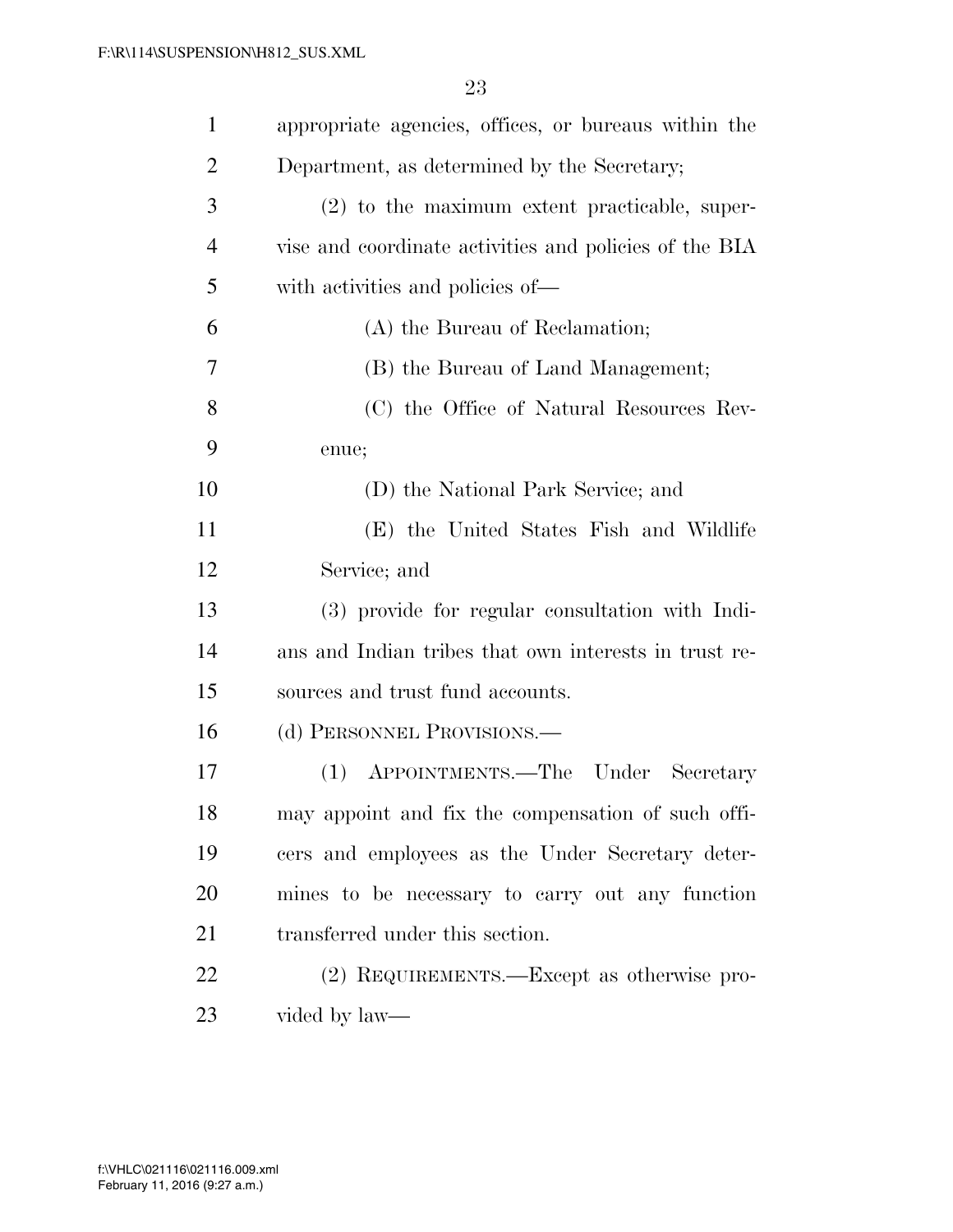| $\mathbf{1}$   | (A) any officer or employee described in                    |
|----------------|-------------------------------------------------------------|
| $\overline{2}$ | paragraph (1) shall be appointed in accordance              |
| 3              | with the civil service laws;                                |
| $\overline{4}$ | (B) the compensation of such an officer or                  |
| 5              | employee shall be fixed in accordance with title            |
| 6              | 5, United States Code; and                                  |
| $\overline{7}$ | (C) in appointing or otherwise hiring any                   |
| 8              | employee, the Under Secretary shall give pref-              |
| 9              | erence to Indians in accordance with section 12             |
| 10             | of the Act of June 18, 1934 (25 U.S.C. 472).                |
| 11             | SEC. 304. OFFICE OF SPECIAL TRUSTEE FOR AMERICAN IN-        |
| 12             | DIANS.                                                      |
| 13             | (a) INFORMATION TO CONGRESS.—Notwithstanding                |
| 14             | sections 302 and 303 of the American Indian Trust Fund      |
| 15             | Management Reform Act of 1994 (25 U.S.C. 4042 and           |
|                | 16 4043), not later than 1 year after the date of enactment |
|                |                                                             |

of this Act, the Secretary shall prepare and, after con-

sultation with Indian tribes and appropriate Indian orga-

nizations, submit to the Committee on Natural Resources

of the House of Representatives, the Committee on Indian

Affairs of the Senate, and the Committees on Appropria-

tions of the House of Representatives and the Senate—

(1) an identification of all functions, other than

the collection, management, and investment of In-

dian trust funds, that the Office of the Special

February 11, 2016 (9:27 a.m.) f:\VHLC\021116\021116.009.xml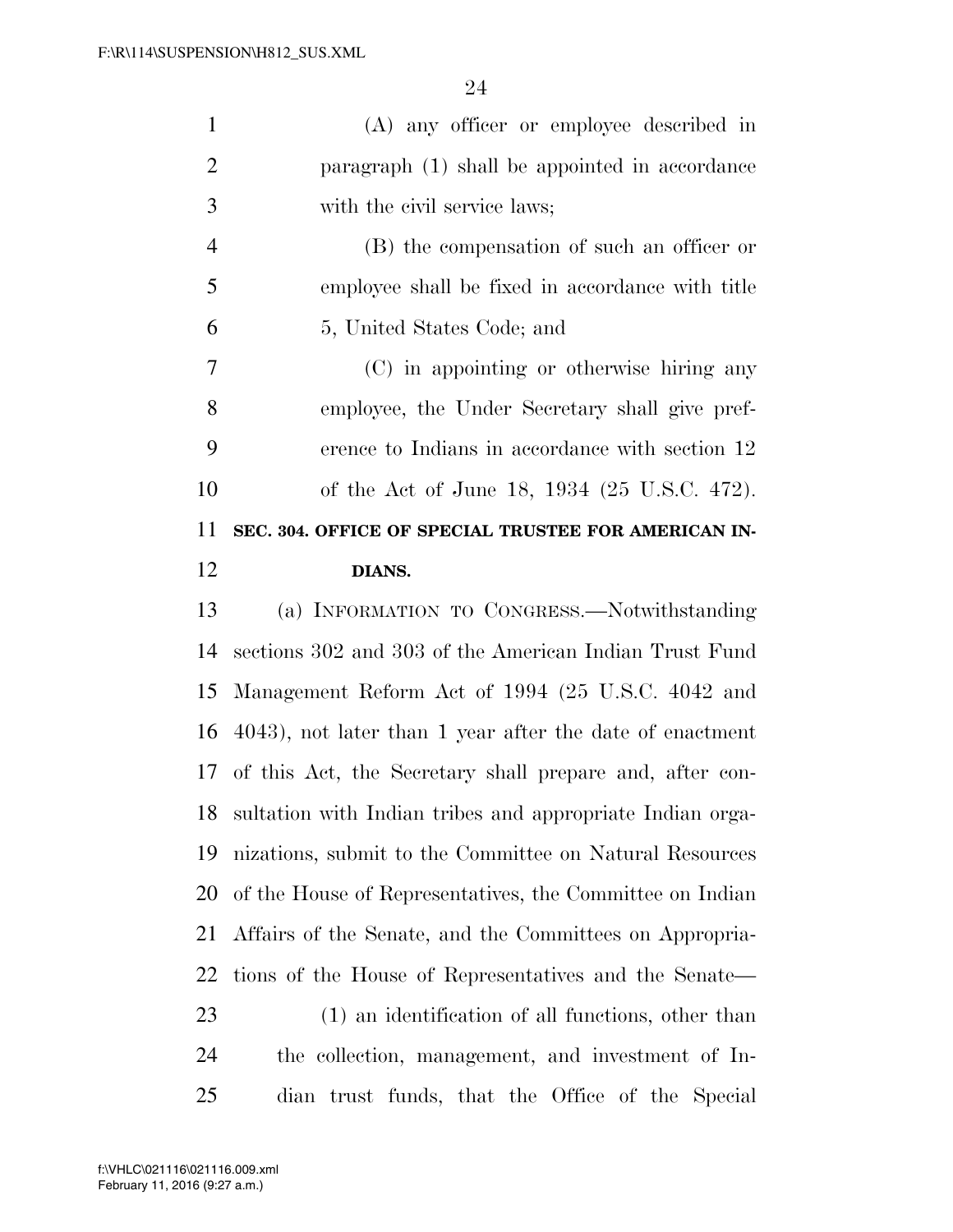Trustee performs independently or in concert with 2 the BIA or other Federal agencies, specifically those functions that affect or relate to management of nonmonetary trust resources;

 (2) a description of any functions of the Office of the Special Trustee that will be transitioned to other bureaus or agencies within the Department prior to the termination date of the Office, as de- scribed in paragraph (3), together with the time-frames for those transfers; and

 (3) a transition plan and timetable for the ter- mination of the Office of the Special Trustee, to occur not later than 2 years after the date of sub- mission, unless the Secretary determines than an or- derly transition cannot be accomplished within 2 years, in which case the Secretary shall include—

- (A) a statement of all reasons why the transition cannot be effected within that time; and
- (B) an alternative date for completing the 21 transition.

 (b) FIDUCIARY TRUST OFFICERS.—Subject to appli- cable law and regulations, the Secretary, at the request of an Indian tribe or a consortium of Indian tribes, shall include fiduciary trust officers in a contract, compact, or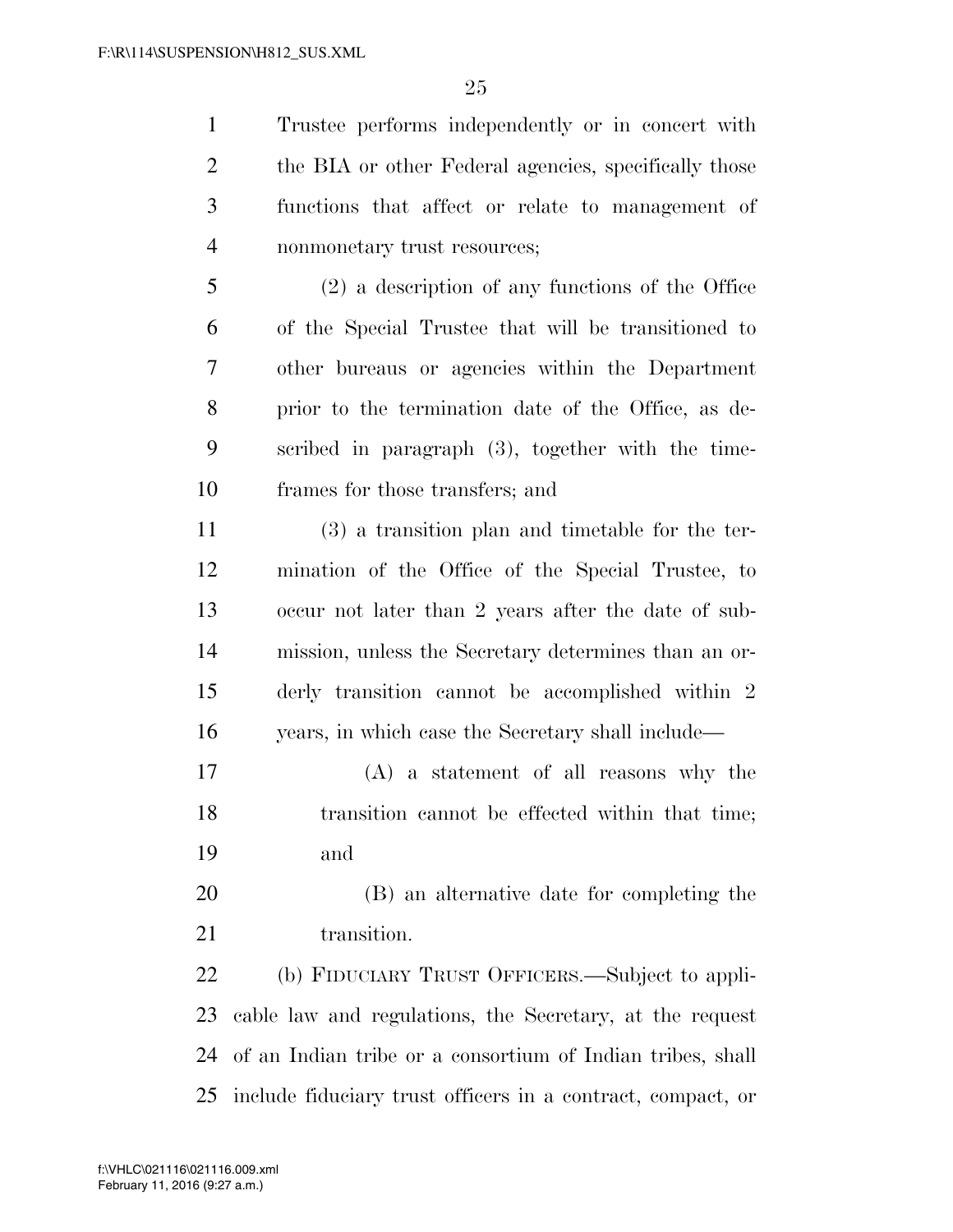other agreement under the Indian Self-Determination and

Education Assistance Act (25 U.S.C. 450 et seq.).

- (c) EFFECT OF SECTION.—Nothing in this section or the submission required by this section—
- (1) shall cause the Office of the Special Trustee to terminate; or
- (2) affect the application of sections 302 and 303 of the American Indian Trust Fund Manage- ment Reform Act of 1994 (25 U.S.C. 4042 and 4043).

### **SEC. 305. APPRAISALS AND VALUATIONS.**

 (a) IN GENERAL.—Notwithstanding section 304, not later than 18 months after the date of enactment of this Act, the Secretary, in consultation with Indian tribes and tribal organizations, shall ensure that appraisals and valu- ations of Indian trust property are administered by a sin- gle bureau, agency, or other administrative entity within the Department.

 (b) MINIMUM QUALIFICATIONS.—Not later than 1 year after the date of enactment of this Act, the Secretary shall establish and publish in the Federal Register min- imum qualifications for individuals to prepare appraisals and valuations of Indian trust property.

 (c) SECRETARIAL APPROVAL.—In any case in which an Indian tribe or Indian beneficiary submits to the Sec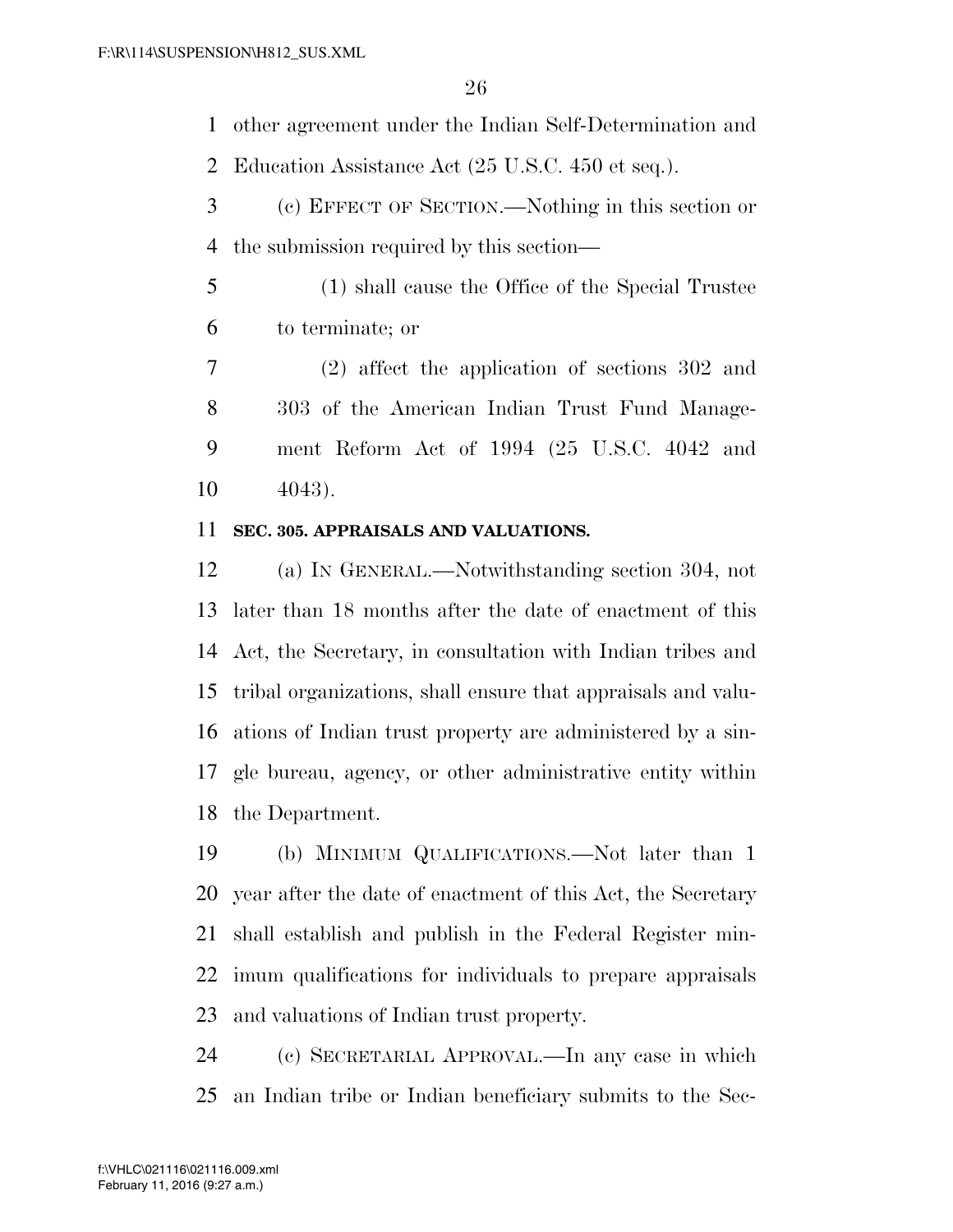retary an appraisal or valuation that satisfies the min- imum qualifications described in subsection (b), and that submission acknowledges the intent of the Indian tribe or beneficiary to have the appraisal or valuation considered under this section, the appraisal or valuation—

 (1) shall not require any additional review or approval by the Secretary; and

 (2) shall be considered to be final for purposes of effectuating the transaction for which the ap-praisal or valuation is required.

### **SEC. 306. COST SAVINGS.**

 (a) IN GENERAL.—For any program, function, serv- ice, or activity (or any portion of a program, function, service, or activity) of the Office of the Special Trustee that will not be operated or carried out as a result of a transfer of functions and personnel following enactment of this Act, the Secretary shall—

 (1) identify the amounts that the Secretary would otherwise have expended to operate or carry out each program, function, service, and activity (or portion of a program, function, service, or activity); and

 (2) provide to the tribal representatives of the Tribal-Interior Budget Council or the representative of any other appropriate entity that advises the Sec-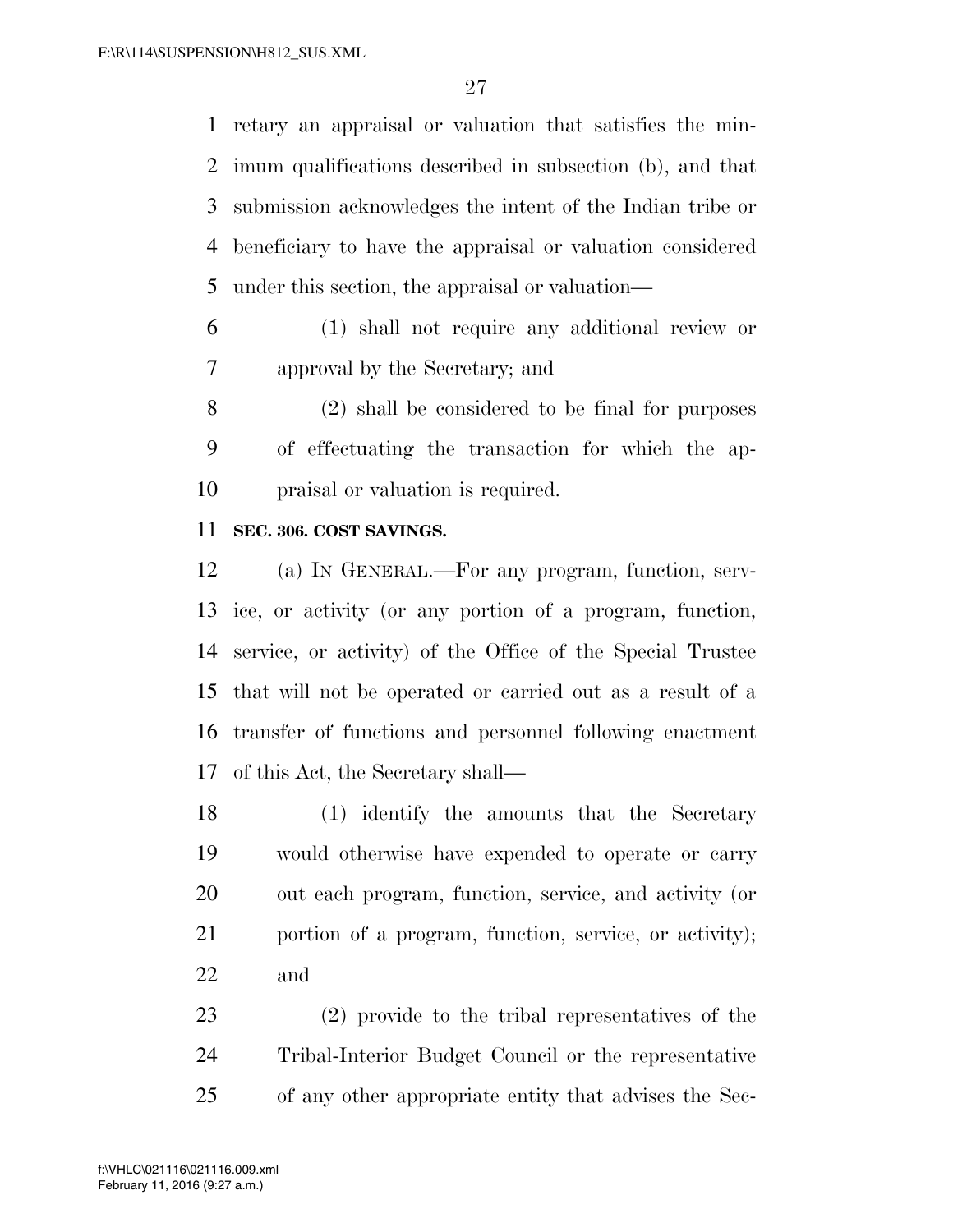| $\mathbf{1}$   | retary on Indian program budget or funding issues            |
|----------------|--------------------------------------------------------------|
| $\overline{2}$ | a list that describes—                                       |
| 3              | (A) the programs, functions, services, and                   |
| $\overline{4}$ | activities (or any portion of a program, func-               |
| 5              | tion, service, or activity) identified under para-           |
| 6              | $graph(1);$ and                                              |
| $\overline{7}$ | (B) the amounts associated with each pro-                    |
| 8              | gram, function, service, and activity (or portion            |
| 9              | of a program, function, service, or activity).               |
| 10             | (b) TRIBAL RECOMMENDATIONS.—Not later than 90                |
| 11             | days after the date of receipt of a list under subsection    |
| 12             | $(a)(2)$ , the tribal representatives of the Tribal-Interior |
| 13             | Budget Council and the representatives of any other ap-      |
| 14             | propriate entities that advise the Secretary on Indian pro-  |
| 15             | gram budget or funding issues may provide recommenda-        |
|                | 16 tions regarding how any amounts or cost savings should    |
|                | 17 be reallocated, incorporated into future budget requests, |
| 18             | or appropriated to—                                          |
| 19             | $(1)$ the Secretary;                                         |
| 20             | (2) the Office of Management and Budget;                     |
| 21             | (3) the Committee on Appropriations of the                   |
| 22             | House of Representatives;                                    |
| 23             | (4) the Committee on Natural Resources of the                |
| 24             | House of Representatives;                                    |